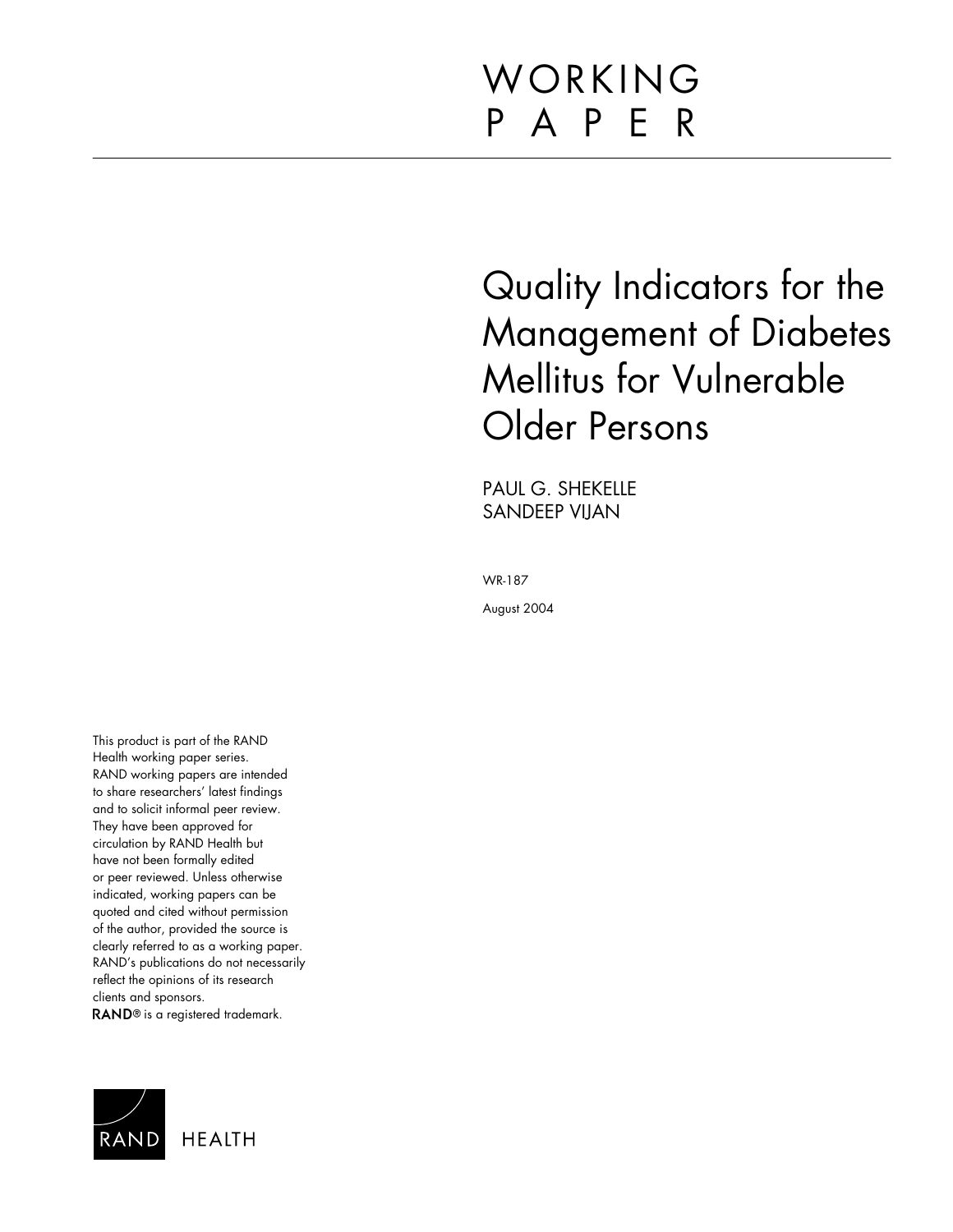## **QUALITY INDICATORS FOR THE MANAGEMENT OF DIABETES MELLITUS FOR VULNERABLE OLDER PERSONS**

Paul G. Shekelle, MD, PhD

Sandeep Vijan, MD

From the RAND Health Sciences Program, Santa Monica, California, and the Greater Los Angeles VA Health Care System, and the Ann Arbor VAMC

This study was supported by a contract from Pfizer Inc to RAND.

Corresponding author is Dr. Shekelle at RAND, 1700 Main Street, P.O. Box 2138, Santa Monica, CA 90407-2138, e-mail: shekelle@rand.org

Dr. Shekelle is a Senior Research Associate of the Veterans Affairs Health Services Research & Development Service.

Word Count: 4,830 Number of tables: 4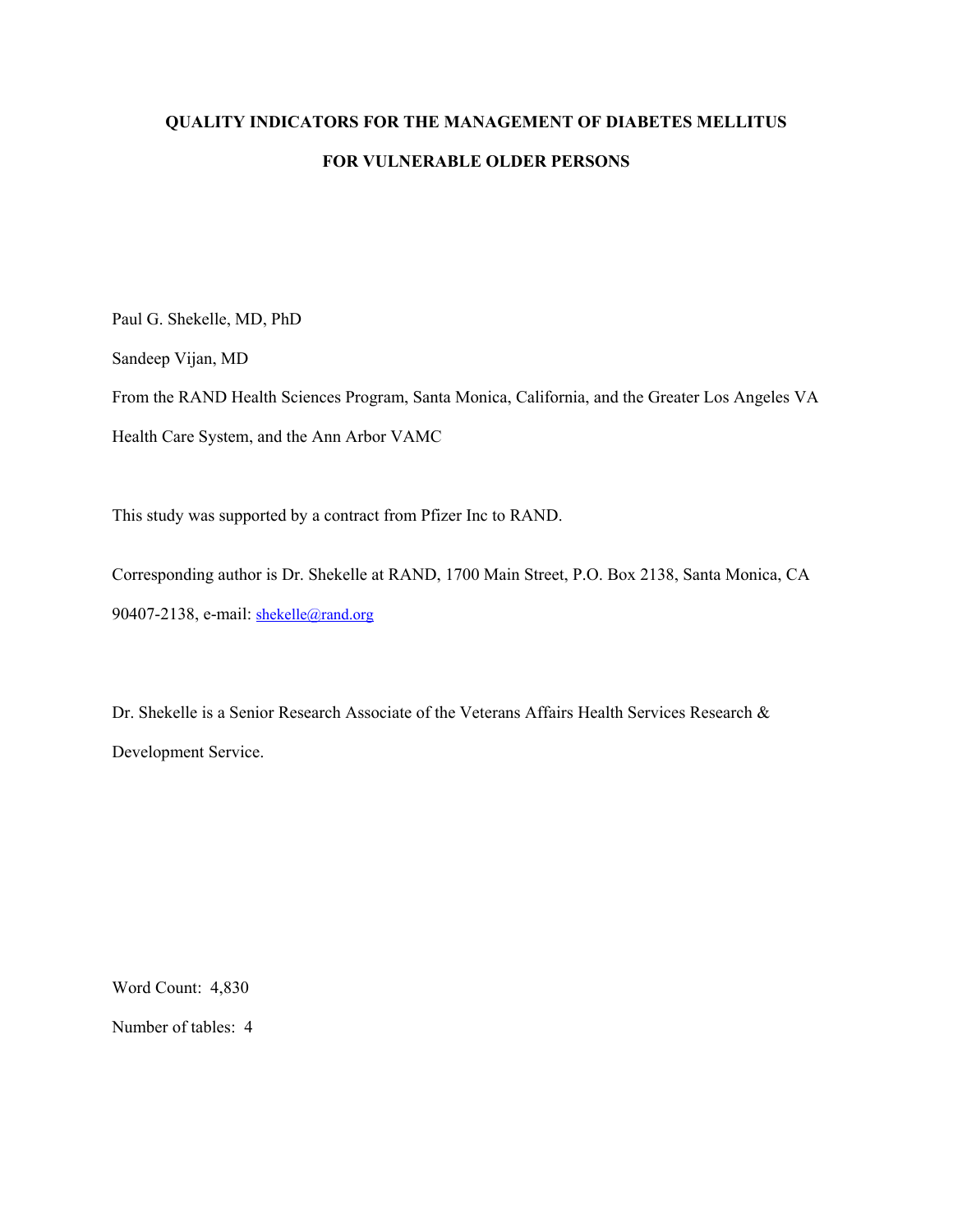### **INTRODUCTION**

Diabetes mellitus is one of the most important causes of morbidity and mortality in the United States. It has been among the top ten causes of death for several decades, and it is the leading cause of end stage renal disease and visual loss among individuals under age 65. In 1997, diabetes was responsible for approximately 2.3 million hospital admissions, 14 million hospital days, and 70 million nursing home days. Direct medical expenditures on diabetic care were estimated at \$44 million.<sup>1,2</sup> At Northern California Kaiser, a matched cohort analysis indicated that the annual *excess* expenditures for diabetic patients totaled \$3,500 per person. $3$ 

The prevalence of diabetes rises dramatically with age: More than 10% of persons over age 65 have clinical diabetes. Almost all of these older patients have type II diabetes. Elderly patients are still at risk for the long term complications of diabetes, having an approximately two-fold increased risk for myocardial infarction, stroke, and renal insufficiency, when compared with persons of the same age without diabetes.<sup>4</sup>

 To date, there has been considerable high quality research on the prevention and management of complications of diabetes. However, most of these data are not specific to elderly patients, and none are specific to individuals age 80 or older. Thus, extrapolation of published data to the vulnerable elderly population is a major challenge for developing quality indicators for this group. A related challenge pertains to the time frame required in order to benefit from the proposed indicators. Many testing and management strategies require a minimum of two to three years (and in some cases, much longer) in order to accrue significant benefits. Therefore, except where noted, all of the quality indicators in this paper are intended for persons who have a life expectancy of at least two to three years.

#### **METHODS**

The generic methods for developing the quality indicators are detailed in a preceding paper.(2) The following explicates specifics as they apply to this condition, diabetes mellitus.

**2**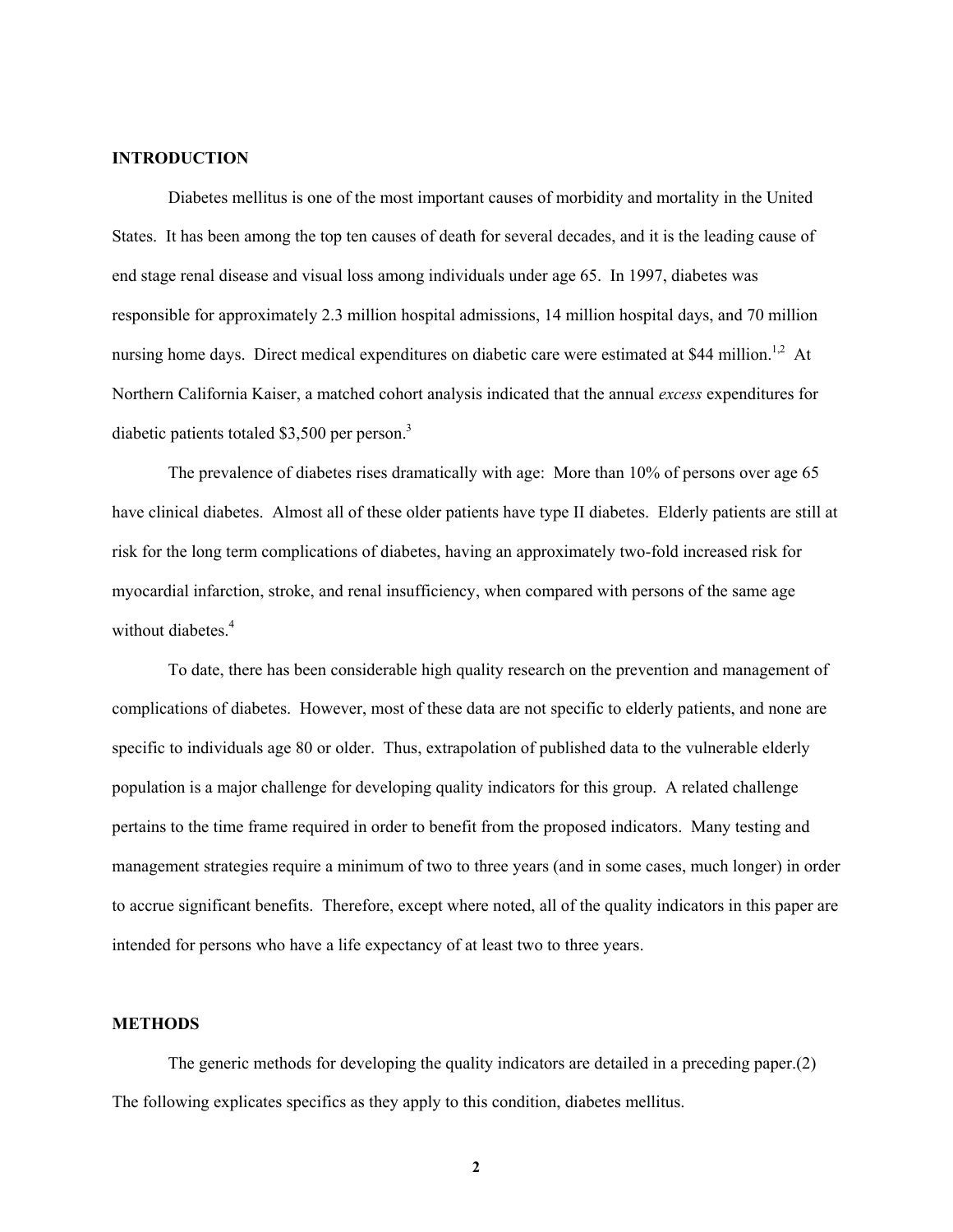The literature search began with the author's own files from a previous review to generate diabetes quality indicators for primary care in the United Kingdom (Campbell SM, Roland MO, Shekelle, PG, et al.; Qual in Health Care, 1999; 8:6-15). This review was updated from 1997 by searching major general interest and specialty journals as shown in Table 1. In addition, practice guidelines and quality indicators from other sources wee examined (Table 2).

These searches identified a total of 339 titles. Review of titles, abstracts, and reference lists identified 75 articles for further review.

On the basis of the literature and author's expertise, 15 potential quality indicators were proposed. As outlined in more detail in the accompanying methods article (2), these potential quality indicators were assessed for validity by a 12-member group of clinical experts representing diverse disciplines. The panel process used was a modification of the RAND/UCLA Appropriateness Method. This method involved two sets of ratings of each indicator by each panelist for validity in a 1-9 scale with  $1 =$  "definitely not valid" and  $9 =$  "definitely valid." A face-to-face meeting of the panel is used to discuss each indicator and the evidence and opinion supporting or refuting the validity as a measure of quality. Indicators that received a median rating in the highest tertile (7, 8 or 9) without panel disagreement were accepted as valid.

### **RESULTS**

Of the 15 potential quality indicators, 10 were judged valid by the expert panel process (Table 3). When considering these indicators, they must be interpreted in the context of their purpose. Quality indicators are not the same as practice guidelines. Quality indicators, typically, set a standard which, if it is not met, almost certainly identifies poor quality care. By necessity, the sensitivity of identifying poor quality care is suborned to the specificity that any care so identified is substandard. The literature summaries that support each of the indicators judged to be valid by the expert panel process are described below.

**3**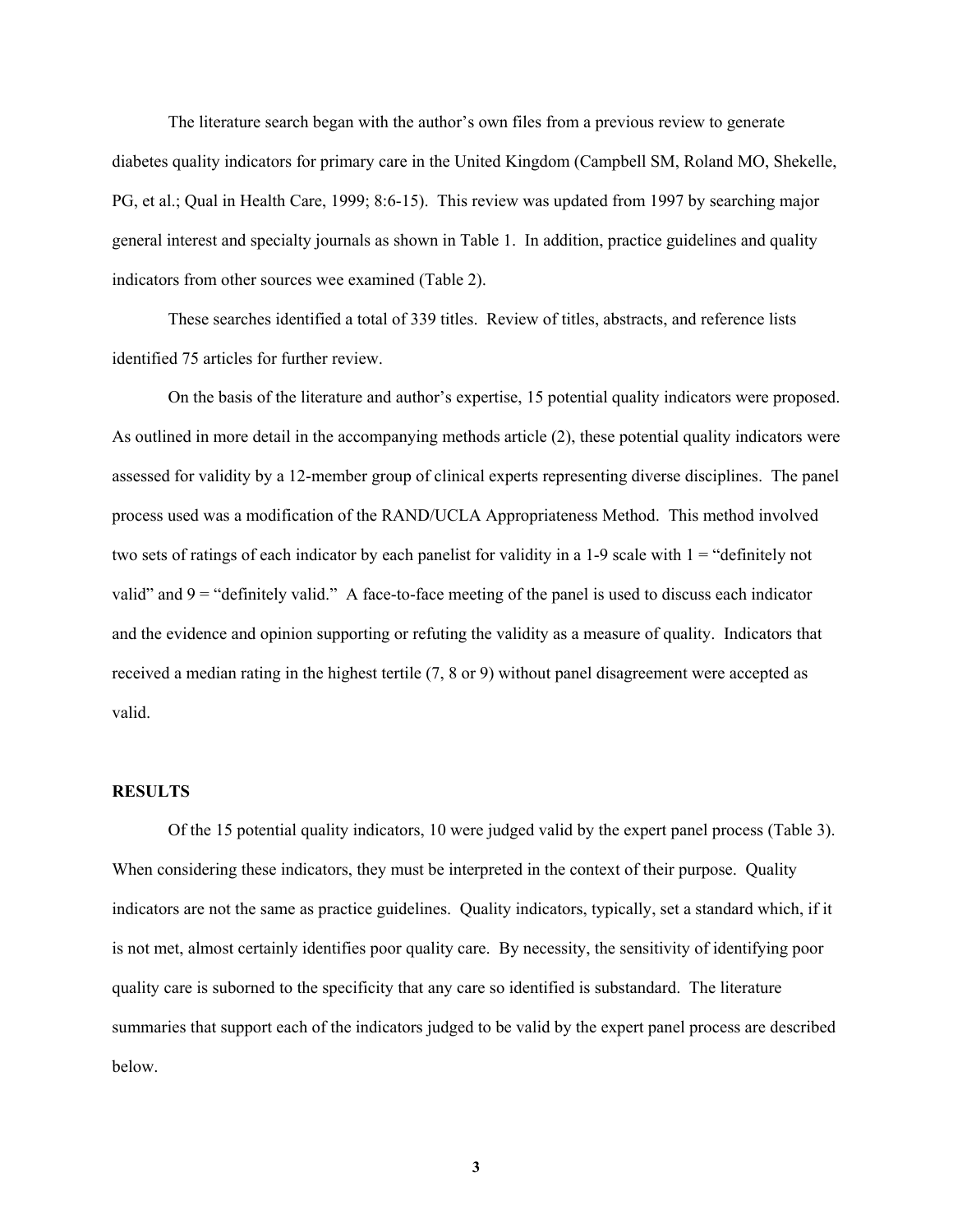#### **Quality Indicator #1**

### **Measurement of Glycated Hemoglobin**

**IF** a vulnerable elder has diabetes, **THEN** his or her glycosylated hemoglobin level should be measured at least every 12 months, **BECAUSE** monitoring of glycemic control is a necessary prerequisite for improvement of glycemic control, which has been shown to reduce the risk of diabetic complications.

 **Supporting evidence:** There are no randomized clinical trials of the effect of routinely measuring glycated hemoglobin levels on patients with type II diabetes either in the elderly or the non-elderly population. We did identify one randomized clinical trial that addressed this issue in patients with type I diabetes, and we identified another study that examined the effects of tight glycemic control on patients with type II diabetes.

A randomized clinical trial conducted through an outpatient clinic of a university hospital in Denmark examined the effects of glycated hemoglobin monitoring on patients under age 60 with type I diabetes mellitus. Study participants were randomized to either regular hemoglobin  $A_{1C}$  monitoring (n = 115) or to no monitoring ( $n = 107$ ).<sup>1</sup> Patients in the intervention group had their hemoglobin A<sub>1C</sub> level measured and recorded at each clinic visit, which occurred at least four times during the twelve month duration of the study. The main outcome measures were glycemic control (as measured by hemoglobin A1C level) and the number of hospital admissions. At the one year follow-up point, the mean hemoglobin A1C level in the intervention group had decreased from 10.1% to 9.5%, compared to no change in the control group (p < 0.005). Hospitalization for hypoglycemic or hyperglycemic episodes was less frequent among the monitored patients (12 events out of 115 patients, or 10%) than among the controls (23 events out of 107 patients, or 21%).

A second study, the Diabetes Clinic and Complication Trial (DCCT), established that for patients with type I diabetes mellitus, over a five-year period the tight control of glucose leads to moderate to substantial reductions in the microvascular complications of diabetes.<sup>2</sup> The United Kingdom Prospective Diabetes Study 33 (UKPDS 33), a randomized clinical trial, extended these findings to patients with type II diabetes mellitus.<sup>3</sup> The UKPDS 33 study randomly assigned 3,876 patients newly diagnosed with type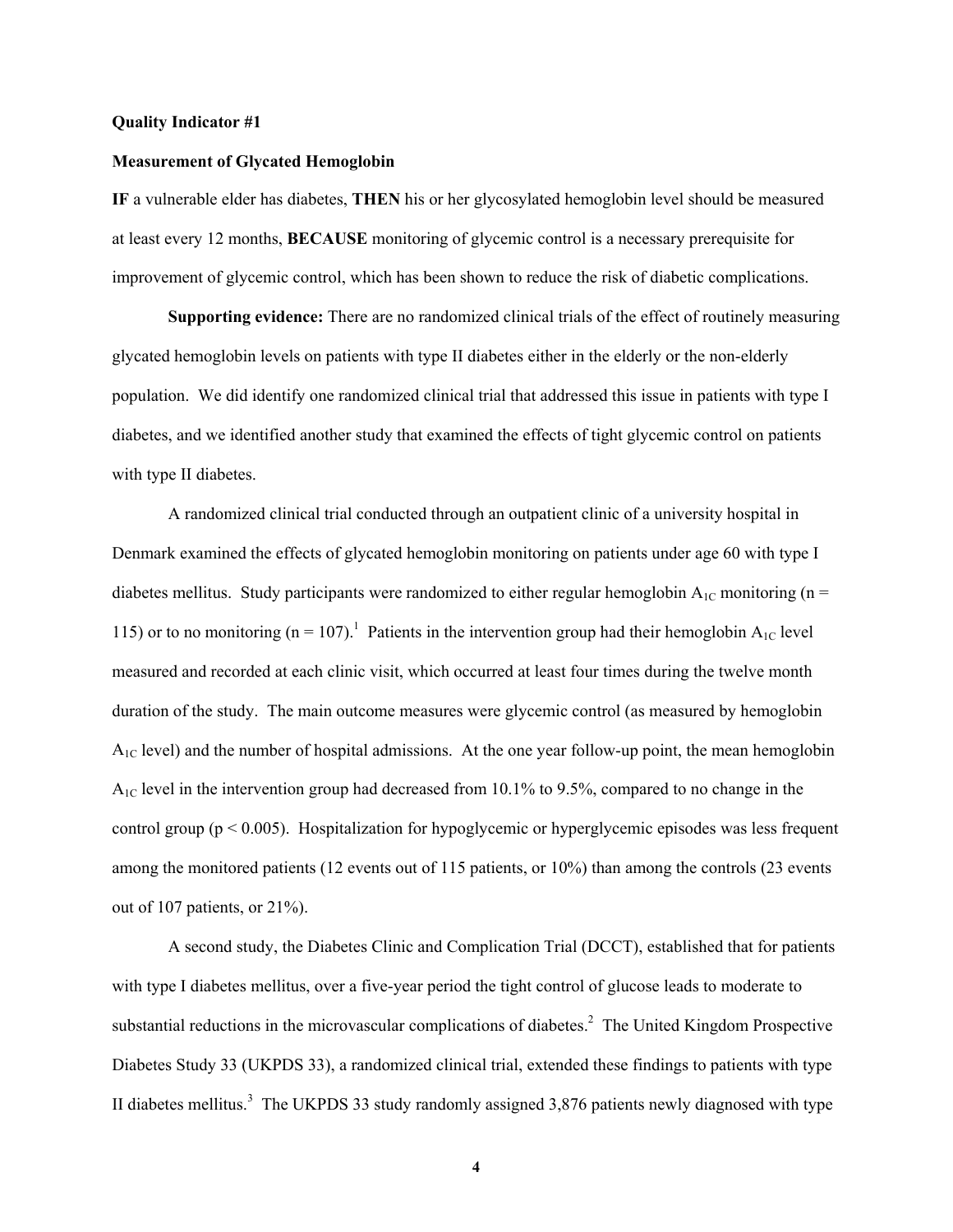II diabetes mellitus (median age  $= 54$  years) to either intensive therapy or to conventional therapy. Follow up time was for ten years. Hemoglobin  $A_{1C}$  levels averaged 7.0% in the intensive therapy group, compared with 7.9% in the conventional group. The intensive therapy group experienced a 12% lower risk for any diabetes-related endpoint, which was statistically significant. It also experienced a 10% lower risk for any diabetes-related death and 6% lower risk for all-cause mortality, neither of which reached statistical significance. Most of the risk reduction seen in the intensive therapy group was due to a reduction in the number of microvascular events, primarily diabetic retinopathy. As in the DCCT trial, patients in the intensive therapy group had a greater risk of hypoglycemic episodes: The risk increased from 0.7% per year in the conventional treatment group to between 1.4% and 1.8% in the intensive therapy group.

There are no data to support or refute any particular frequency for the routine measurement of glycated hemoglobin among patients with type II diabetes mellitus. The existing recommendations on monitoring frequency are thus based to some extent on the physiology of the red blood cell and on expert opinion.

#### **Quality Indicator #2**

#### **Improving Glycemic Control**

**IF** a vulnerable elder has an elevated glycosylated hemoglobin level, **THEN** he or she should be offered a therapeutic intervention aimed at improving glycemic control within 3 months if glycosylated hemoglobin is 9.0-10.9 and within 1 month if glycosylated hemoglobin is ≥ 11, **BECAUSE** good glycemic control has been shown to improve outcomes.

**Supporting evidence:** We identified two randomized clinical trials and two decision analyses that addressed the effects of tight glycemic control among patients with type II diabetes.

The United Kingdom Prospective Diabetes Study 33 (UKPDS 33), a large randomized controlled trial, established that tight control glycemic control in patients with type II diabetes mellitus (median age = 54 years) was associated with a statistically and clinically significant reduction in microvascular

**5**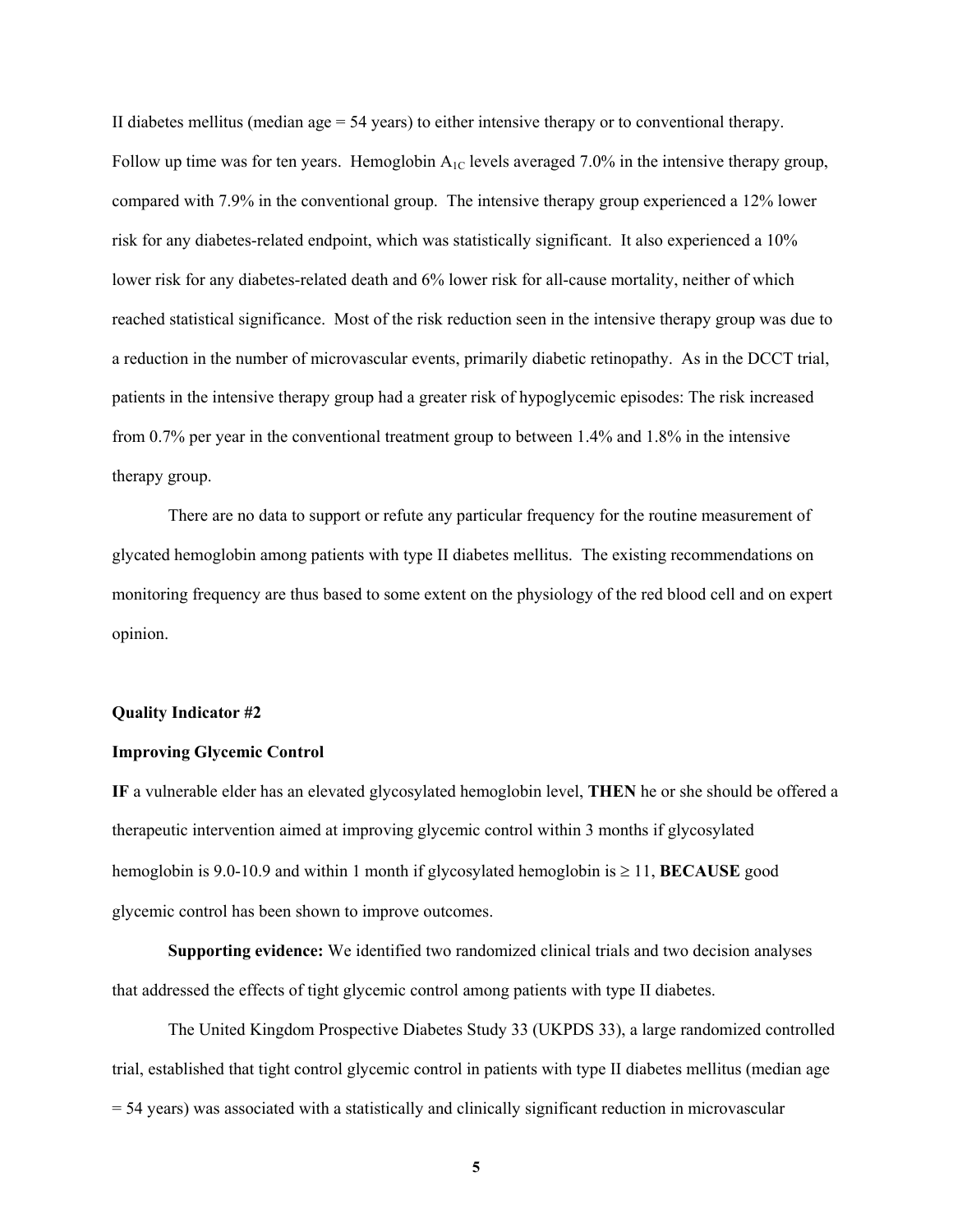complications and a borderline statistically significant reduction in macrovascular complications of diabetes.<sup>1</sup> Over the ten-year follow-up period of the study, the tight control group had a mean hemoglobin  $A_{1C}$  level of 7.0%, compared with 7.9% in the usual care group. The Kaplan-Meier curves published with UKPDS 33 indicate that at least two to three years of tight control are needed before its benefits become apparent. This level of control was associated with an increase from 0.7% to about 1.5% in the annual incidence in major hypoglycemic episodes. These results are in general agreement with a smaller randomized clinical trial from Japan.<sup>2</sup>

A decision analysis study employed a Markov model process to estimate the benefits of glycemic control on microvascular complications in type II diabetes.<sup>3</sup> The model used data extrapolated from the Diabetes Control and Complications Trial (DCCT) and epidemiologic data on complication rates among cohorts of patients with onset of type II diabetes at ages 45, 55, 65, and 75. The results indicated that most of the benefit of glucose control was achieved by decreasing very elevated levels of glucose (as measured by hemoglobin  $A_{1C}$ ) to 9% and that relatively little was achieved by further reducing the hemoglobin  $A_{1C}$  level from 9% to 7%. For example, a person with diabetic onset at age 65 and a hemoglobin A<sub>1C</sub> level of 11% had an estimated lifetime risk for blindness due to diabetic retinopathy of 1.9%. Decreasing the hemoglobin  $A_{1C}$  level to 9% decreased the lifetime risk of blindness to 0.5%, a change of 1.4 percentage points. However, further decreasing the hemoglobin  $A_{1C}$  level from 9% to 7% decreased the lifetime risk for blindness from 0.5% to just under 0.1%, a difference of 0.4 percentage point, or about one quarter of the benefit of decreasing hemoglobin  $A_{1C}$  from 11% to 9%.

A second decision analysis, using a different set of assumptions, concluded that tight control of non-insulin dependent diabetes was far less cost-effective for patients who developed diabetes at age 75 (> \$200,00 per quality-adjusted life-year [QALY]) compared with patients who developed diabetes before age 50 (\$20,000 per QALY).<sup>4</sup> This model also concluded that the cost per QALY increased greatly for hemoglobin  $A_{1C}$  values of less than 9%.

Very high levels of blood sugar have immediate physiologic consequences. In specific, hemoglobin  $A_{1C}$  values greater than 10% have been associated with poor white blood cell functioning and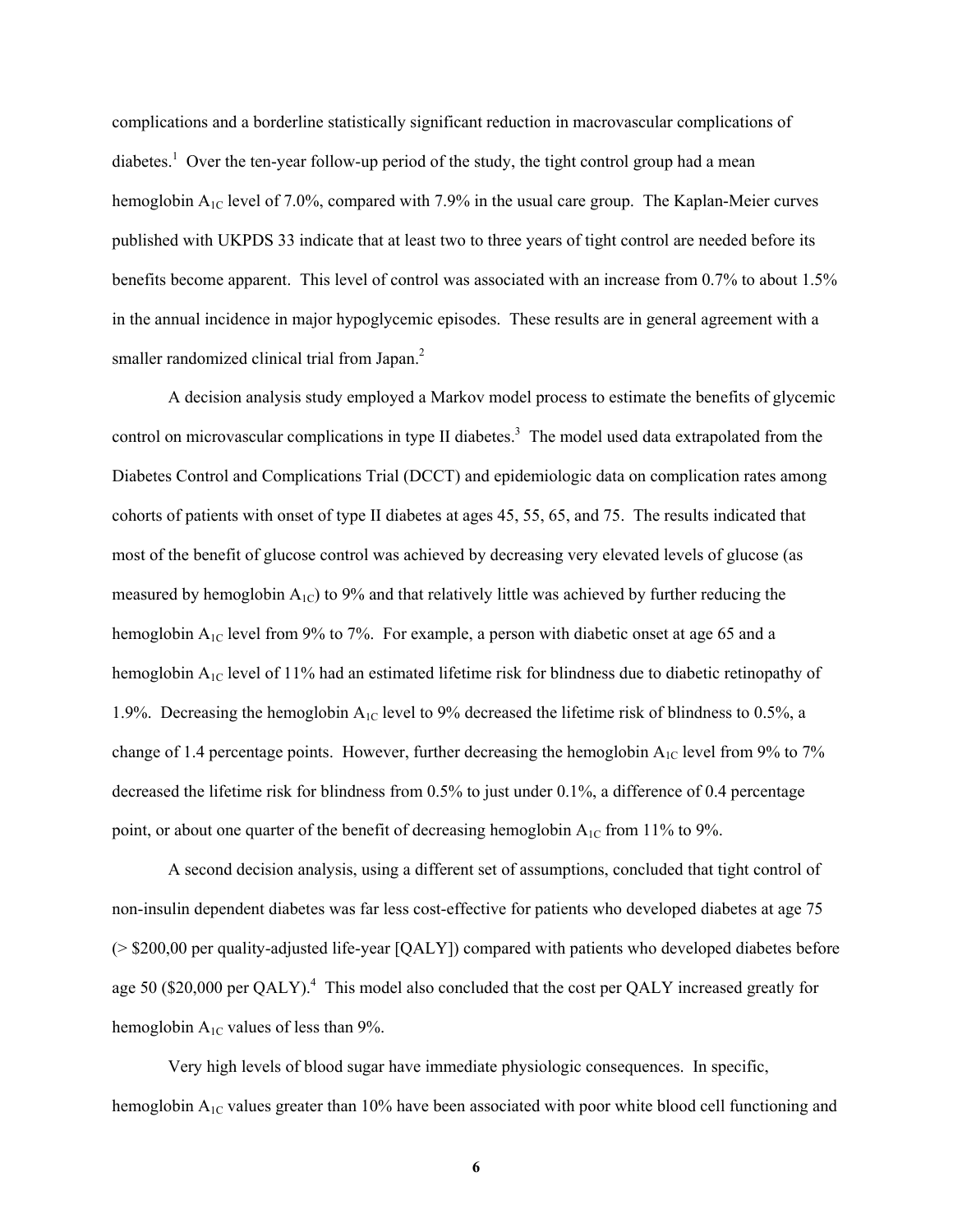wound healing.<sup>5</sup> However, other than the UKPDS 33 study and the Japanese study, there is no experimental evidence to support a benefit in terms of health outcomes for intervening at any particular hemoglobin  $A_{1C}$  threshold among patients with type II diabetes mellitus. Although the UKPDS patient population was primarily non-elderly, decision analysis suggests that elderly patients with type II diabetes may experience similar benefits from reductions in hemoglobin  $A_{1C}$  levels.

### **Quality Indicator #3**

#### **Routine Urine Examination**

**IF** a diabetic, vulnerable elder does not have established renal disease and is not receiving an ACE inhibitor or ACE receptor blocker, **THEN** he or she should receive an annual test for proteinuria, **BECAUSE** this will detect early diabetic nephropathy, and treatment of early diabetic nephropathy will delay the development of renal complications.

**Supporting evidence:** There is good evidence that the presence of microalbuminuria predicts progression to diabetic nephropathy and is associated with fairly high mortality rates. In 1984, Mogensen reported on a prospective cohort with nine years of follow-up of diabetic patients, originally age 50 to 75, who had microalbuminuria on initial examination.<sup>1</sup> Progression to clinical proteinuria developed in four times as many patients with high levels of microalbuminuria at baseline as in patients with low levels. A similar association was shown with survival. A more recent, larger study, also from Denmark, confirmed that microalbuminuria was predictive of the development of diabetic nephropathy, although the prediction was not as strong as in the original Mogensen report.<sup>2</sup> In the recent Denmark study, about a third  $(31\%)$ of patients who were microalbuminuric at baseline showed progressive increases in urinary albumin excretion rates over time.

There is good evidence that a urinary albumin concentration or a urinary albumin-to-creatinine ratio in a random urine sample provides a good screening test for microalbuminuria and macroalbuminuria for patients with type II diabetes mellitus.<sup>3</sup> Whether less expensive tests than either direct measurement of microalbuminuria or measurement of the urinary albumin concentration or urinary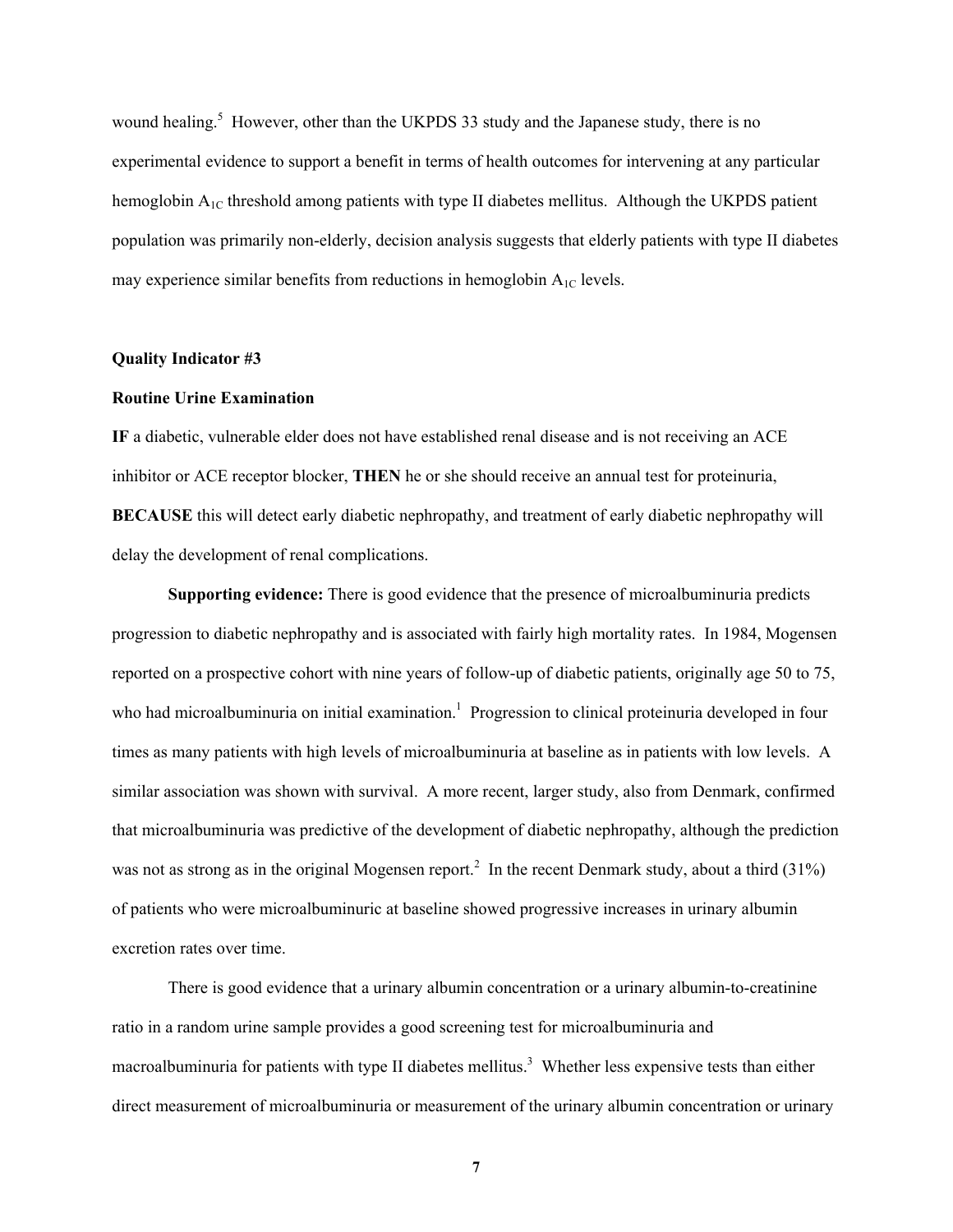albumin-to-creatinine ratio can be used to screen for nephropathy is not agreed upon. A review article concluded that the urinary albumin concentration or the urinary albumin-to-creatinine ratio should be used for screening.<sup>4</sup> A direct comparison of the simple dipstick (Chemstrip) in 221 patients attending primary care or diabetes clinics, using radioimmunoassay of albumin as the gold standard, reported that the sensitivity and specificity of the Chemstrip was 90% and 41%, respectively.<sup>5</sup> In this population, the negative predictive value of a negative Chemstrip was 96%.

There is no evidence to support or refute any recommended interval for performing screening for urinary microalbuminuria. By far, the most commonly recommended interval is one year.

#### **Quality Indicator #4**

### **Treatment of Proteinuria**

**IF** a diabetic, vulnerable elder has proteinuria, **THEN** he or she should be offered therapy with an ACE inhibitor or ACE receptor blocker, **BECAUSE** such therapy can delay the development of renal complications.

**Supporting evidence:** There is no direct evidence demonstrating that treatment of diabetic patients with ACE inhibitors prevents the development of overt end stage renal failure. However, it is presumed by nearly all clinical authorities that this is the case because it is well established that treatment with ACE inhibitors delays the progression of microalbuminuria and macroalbuminuria to diabetic nephropathy, which itself is the cause of end stage renal failure in patients with diabetes. In one randomized clinical trial, patients with type II diabetes mellitus and normal blood pressure (mean age = 44 years) were randomized to enalapril (10mg/d) or to placebo.<sup>1</sup> After five years, 42% of patients in the placebo group had developed overt proteinuria (i.e., an albumin excretion rate > 300 mg/24 hr), compared with only 12% of patients in the enalapril group. Renal function remained stable in the enalapril group, but it decreased by 13% over five years in the placebo group. The difference in the rate of renal function decline was statistically significant by two years after initiation of treatment. This report was supported by the results of a similar trial of enalapril. $2^2$ 

**8**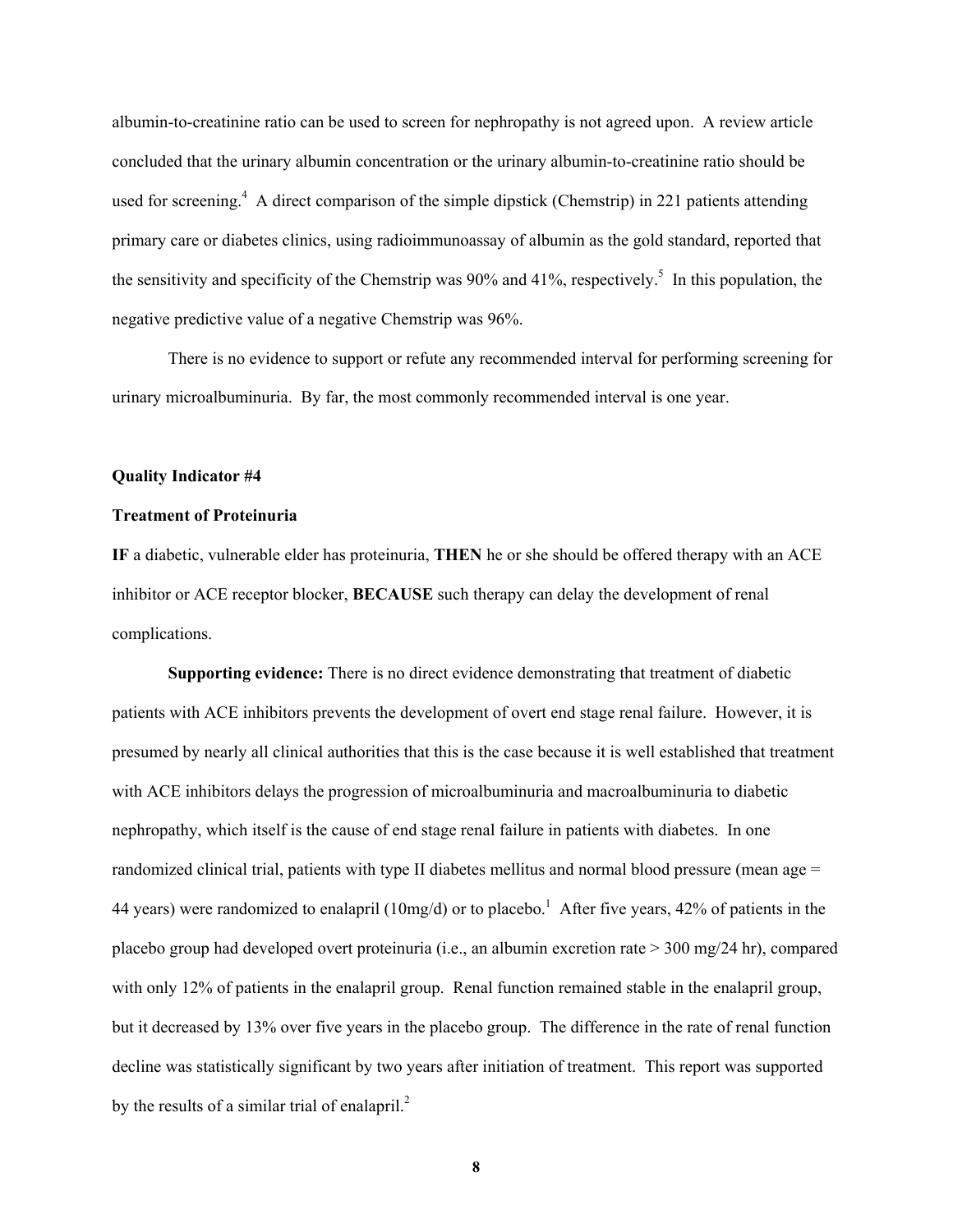Two meta-analyses, one published<sup>3</sup> and one presented in the Cochrane Database of Systematic Reviews,<sup>4</sup> also report that treatment of normotensive diabetes patients who have microalbuminuria with ACE inhibitors delays the progression of albumin excretion. Both meta-analyses included patients with type I and type II diabetes. In most cases, the studies pooled in the analysis were of one year's duration. Of note, though, is that none of these data are specific to elderly patients.

There are now reports that patients with type II diabetes mellitus and no evidence of microalbuminuria also receive some benefit from treatment with ACE inhibitors.5

#### **Quality Indicator #5**

#### **Regular Mesaurement of Blood Pressure**

**IF** a vulnerable elder has diabetes, **THEN** his or her blood pressure should be checked at each outpatient visit, **BECAUSE** measurement of blood pressure is a necessary prerequisite to control blood pressure, and control of blood pressure improves outcomes.

**Supporting evidence:** Good evidence from randomized clinical trials and meta-analyses of randomized clinical trials indicate that the control of blood pressure of diabetic patients is vitally important in improving long-term outcomes. To control blood pressure, it is necessary to first measure blood pressure. However, there are no experimental data to support or refute any recommended interval for the routine measurement of blood pressure in diabetic patients.

### **Quality Indicator #6**

### **Diabetic Education**

**IF** a diabetic, vulnerable elder has a glycosylated hemoglobin  $\geq 10$ , **THEN** he or she should be referred for diabetic education, at least annually, **BECAUSE** such education may help the patient to better manage his or her diabetes.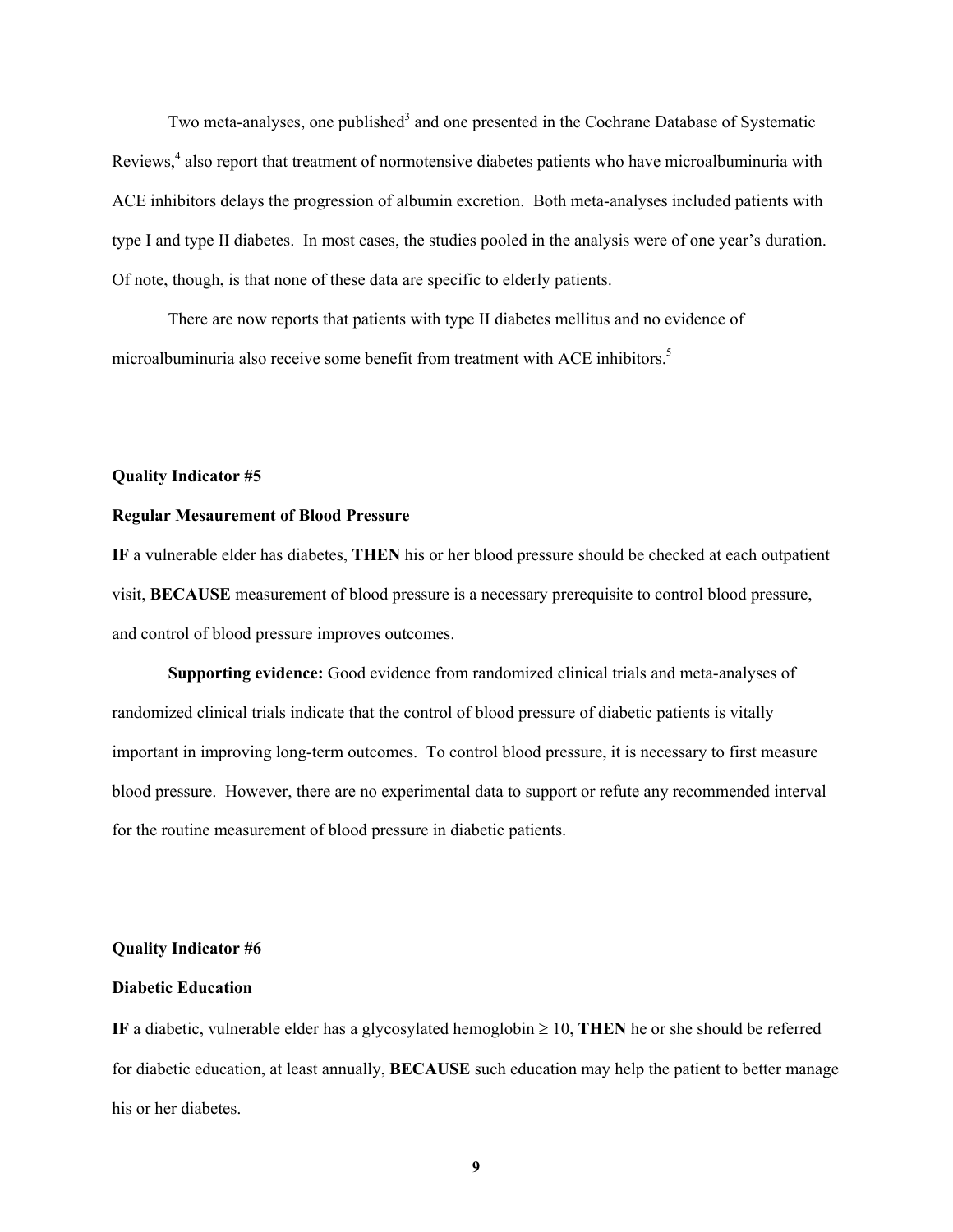**Supporting evidence:** A meta-analysis published in 1988 summarized the results of 93 studies that tested the effects of the following eight different interventions on 7,451 patients with diabetes mellitus: $<sup>1</sup>$ </sup>

- Didactic education
- Enhanced education
- Diet instruction
- Exercise instruction
- Self-monitoring instruction
- Social learning and behavior modification
- Counseling
- Relaxation training.

About half of the studies assessed patients with insulin-dependent diabetes mellitus, about a quarter of them assessed patients with non-insulin-dependent diabetes mellitus, and the remaining quarter assessed patients with both. The overall mean effect size was 0.5 for all interventions combined, which was highly statistically significant. For the individual studies, more than 80% of the effect sizes were positive. Effect size for improvement on physical outcome measures, which included glycosylated hemoglobin and blood glucose levels, were statistically significantly positive for the following:

- Enhanced education (effect size  $= 0.36$ )
- Diet instruction (effect size  $= 0.62$ )
- Exercise instruction (effect size  $= 0.31$ )
- Social learning and behavior modification (effect size  $= 0.60$ )
- Counseling (effect size  $= 0.39$ ).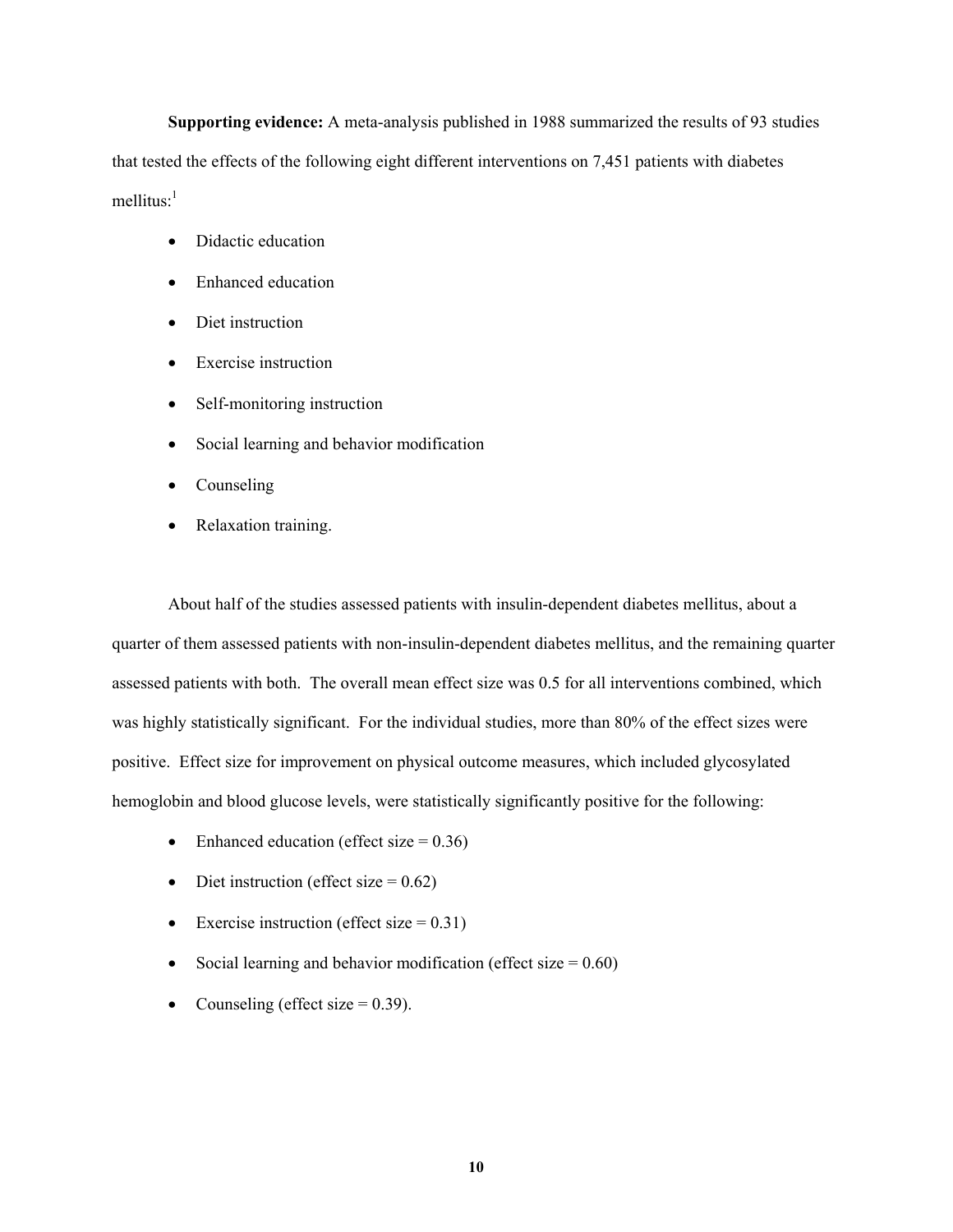In the subgroup of studies that measured both six-and twelve-month outcomes, the effect sizes were markedly attenuated at twelve months as compared to six months. This suggests that the effectiveness of these interventions diminishes some time between six and twelve months after they occur.

### **Quality Indicator #7**

#### **Control of Blood Pressure**

**IF** a diabetic, vulnerable elder has elevated blood pressure, **THEN** he or she should be offered a therapeutic intervention to lower blood pressure:

- within 3 months if blood pressure 150-160/90-100 mmHg
- within 1 month if blood pressure  $> 160/100$  mmHg

**BECAUSE** reducing blood pressure improves outcomes among patients with type II diabetes.

**Supporting evidence:** The United Kingdom Prospective Diabetes Study 38 (UKPDS 38), a randomized clinical trial, randomly assigned 1,148 hypertensive patients with type II diabetes (mean age = 56 years) and a mean blood pressure at entry of 160/94 mmHg to either tight control of blood pressure or less tight control.<sup>1</sup> Tight blood pressure control consisted of a target of  $\leq$  150/85 mmHg using either an ACE inhibitor or a beta blocker; less tight control consisted of maintaining a blood pressure of < 180/105 mmHg. The mean blood pressure control in the group assigned to tight therapy was 144/82 mmHg, compared to a mean blood pressure of 154/87 mmHg in the group assigned to less tight control. Median follow-up time was 8.4 years. Patients assigned to tight control experienced the following effects:

- A 24% reduction in diabetes related endpoints
- A 32% decrease in deaths related to diabetes
- A 44% decrease in strokes
- A 37% decrease in microvascular endpoints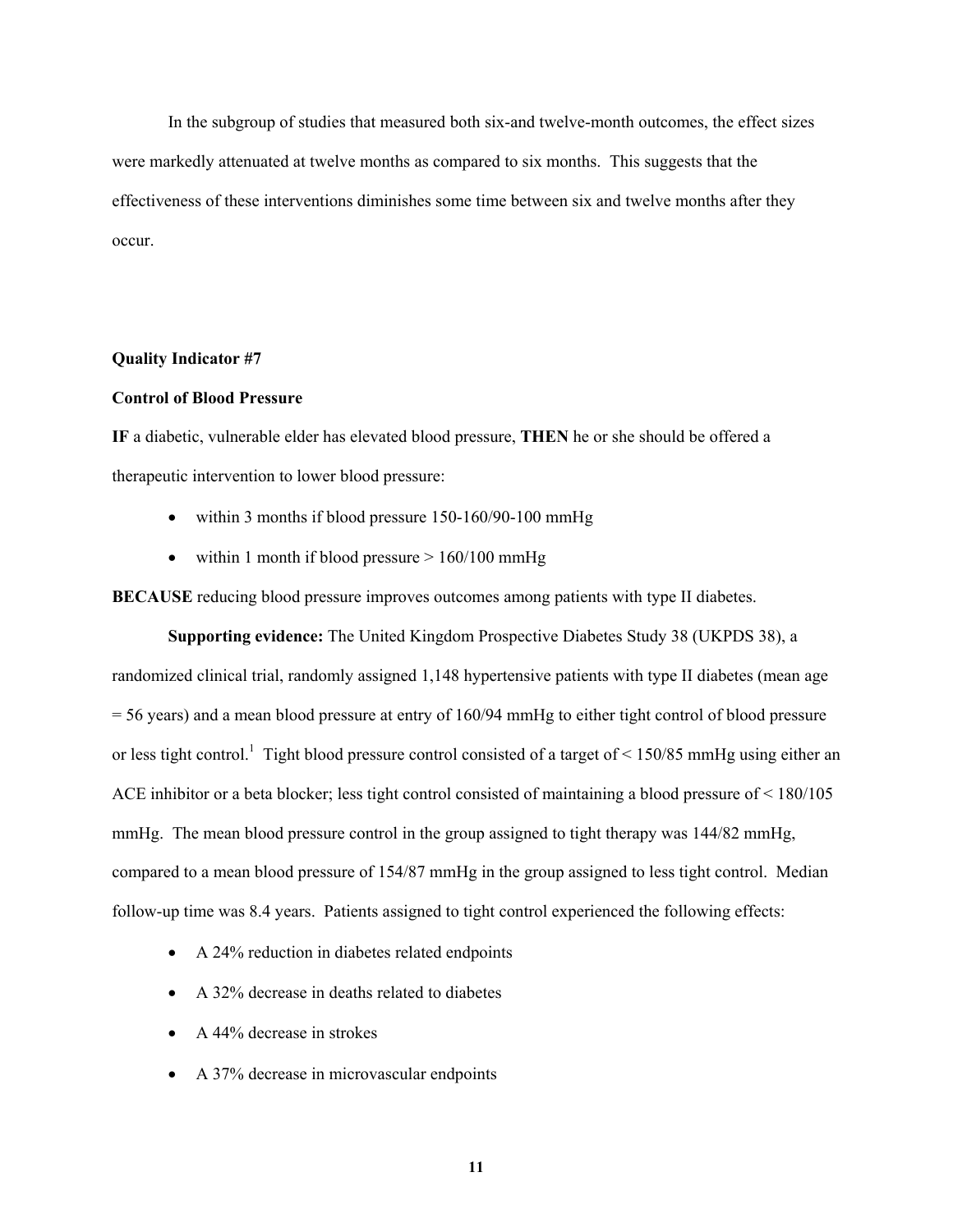Examination of the Kaplan-Meier plots provided in the original article indicated in general that the curves for the tight control versus less tight control began to diverge between two or three years after initiation of therapy, and that they clearly diverged by five years after initiation of therapy. A costeffectiveness analysis based on the same data reported that the cost per year of life free from any of the study endpoints was about \$1,600, with costs and effects discounted at  $6\%$  per year.<sup>2</sup>

These data are supported by similar results from the Hypertension Optimal Treatment (HOT) trial. In the subgroup of 1501 patients with diabetes (mean age of overall population  $= 62$  years), patients randomized to a target diastolic blood pressure of  $\leq 80$  mm Hg experienced half the number of major cardiovascular events over the four-year follow-up period that patients randomized to a target diastolic blood pressure of  $\leq 90$  mm Hg experienced.<sup>3</sup>

The efficacy of lowering isolated systolic hypertension among diabetic patients age 60 or older was established by a subgroup analysis of the Systolic Hypertension in the Elderly Program. In this report, the five-year major cardiovascular disease event rate was 34% lower among patients in the active therapy group relative to the placebo group.<sup>4</sup>

A meta-analysis in the Cochrane Database of Systematic Reviews that reported data from 15 trials, including studies of both primary prevention and secondary prevention, also concluded that blood pressure reduction was associated with significant or borderline significant improvements in cardiovascular mortality, all-cause mortality, and cardiovascular morbidity endpoints.<sup>5</sup> It should be noted that most of these data come from primarily non-elderly populations. Another meta-analysis in the Cochrane Database of Systematic Reviews concluded that the evidence supporting the efficacy of blood pressure control for persons under age 80 is clear and convincing.<sup>6</sup>

Despite relatively small differences in mean blood pressures, the treatment group (144/82 mmHg) and the control group (154/87 mmHg) in the UKPDS 38 study still experienced substantial differences in

**12**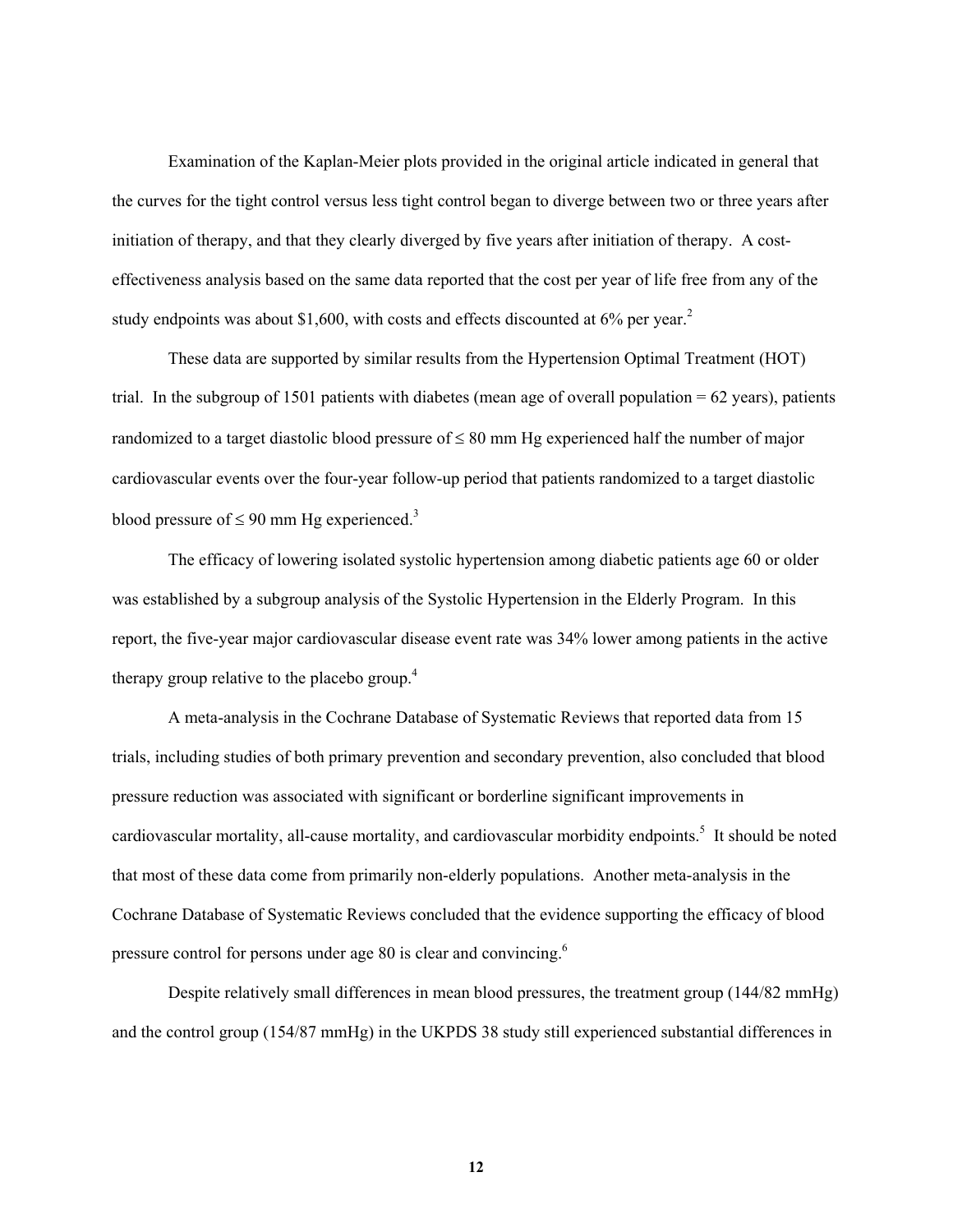outcomes. This suggests that a blood pressure target of 140/90 mmHg among middle-aged patients with type II diabetes may be inappropriately lenient.

#### **Quality Indicator #8**

#### **Aspirin**

**ALL** diabetic vulnerable elders should be offered daily aspirin therapy **BECAUSE** the regular use of aspirin among diabetic patients reduces the risk of myocardial infarction and mortality from cardiac causes.

**Supporting evidence:** The prophylactic use of aspirin therapy for high risk patients has been advocated to reduce the risk of myocardial infarction, stroke, and cardiac mortality. Substantial randomized clinical trial evidence and meta-analyses of randomized clinical trials support the use of aspirin for the general population of high risk patients (patients with current or past history of myocardial infarction, stroke, or other relevant vascular disease), but few such studies have addressed the diabetic patient population. One meta-analysis, published in 1992, reviewed 145 trials of antiplatelet therapy versus placebo and identified seven trials that contained data specific to diabetic patients.<sup>1</sup> These trials, in aggregate, included over 1300 patients. There was no clinically or statistically significant benefit for aspirin therapy in reducing the risk of myocardial infarction, stroke, or vascular death. However, the 95% confidence intervals were broad and included the point estimate of the overall pooled effect of aspirin in the other population of high risk patients, which consists of an odds reduction of about 25%.

A large randomized clinical trial published in 1994 reported the results of ingesting 650 mg per day of aspirin versus placebo for 3711 patients with both type I and type II diabetes mellitus.<sup>2</sup> At an average of five years of follow-up, all-cause mortality was 19.7% in the group treated with placebo and 18.3% in the group treated with aspirin, a difference that did not reach the predetermined threshold of 99% statistical significance. Similar results were seen for cardiovascular outcomes. While these risk reductions of 10% to 20% are consistent with the effects of aspirin observed in studies of other high risk populations, the results did not reach the 99% level of statistical significance.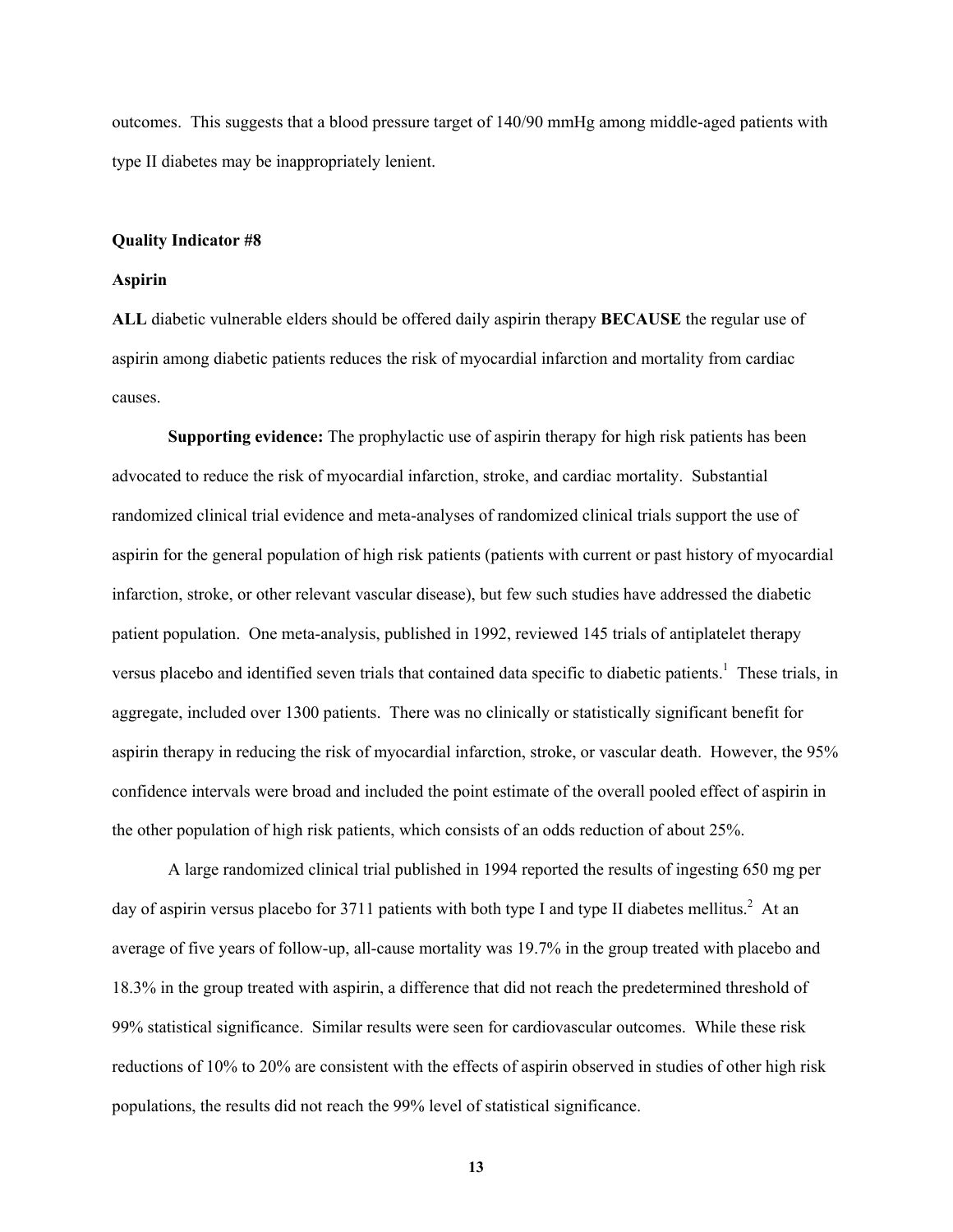A recent observational study of diabetic patients with known coronary artery disease (mean age = 60 years) reported that overall cardiac mortality at five years of follow-up was 10.9% among the 52% of diabetic patients taking aspirin compared with 15.9% in the non-aspirin group  $(p < 0.001)$ .<sup>3</sup> The study reported similar differences in all-cause mortality. These results persisted after adjustment for possible confounders.

#### **Quality Indicator #9**

### **Treatment of Lipids**

**IF** a diabetic, vulnerable elder has fasting total cholesterol  $\geq$  240 g/dl, **THEN** he or she should be offered an intervention to lower cholesterol, **BECAUSE** lowering cholesterol in diabetic patients will decrease major coronary heart disease events and possibly mortality.

**Supporting evidence:** The Scandinavian Simvastatin Survival Study (4S), a randomized controlled trial, randomly assigned 4,242 non-diabetic patients and 202 diabetic patients who had previous myocardial infarction or angina pectoris and total serum cholesterol  $\geq$  5.5 mmol/L to 20 mg simvastatin or to placebo.<sup>1</sup> The average age of diabetic patients was 60 years, and 17% of these patients already had established proteinuria. Follow-up was up to six years.

At follow up, 17.5% of placebo patients had died from coronary heart disease, compared to 11.4% of patients taking simvastatin. Death from all causes occurred in 24.7% of patients taking placebo versus 14.3% of patients taking simvastatin. Non-fatal, definite myocardial infarction occurred in 24.7% of patients receiving placebo, but only 6.7% of patients receiving simvastatin. Similar differences were seen in other cardiac and vascular outcomes.

Compared with the statistically significant risk reductions in the non-diabetic patients (which were reported for total mortality, coronary heart disease mortality, major coronary heart disease events, any coronary heart disease event, and any atherosclerotic event), the risk reductions for the diabetic patients were all consistently greater (i.e., more benefit). Not all of these additional reductions in risk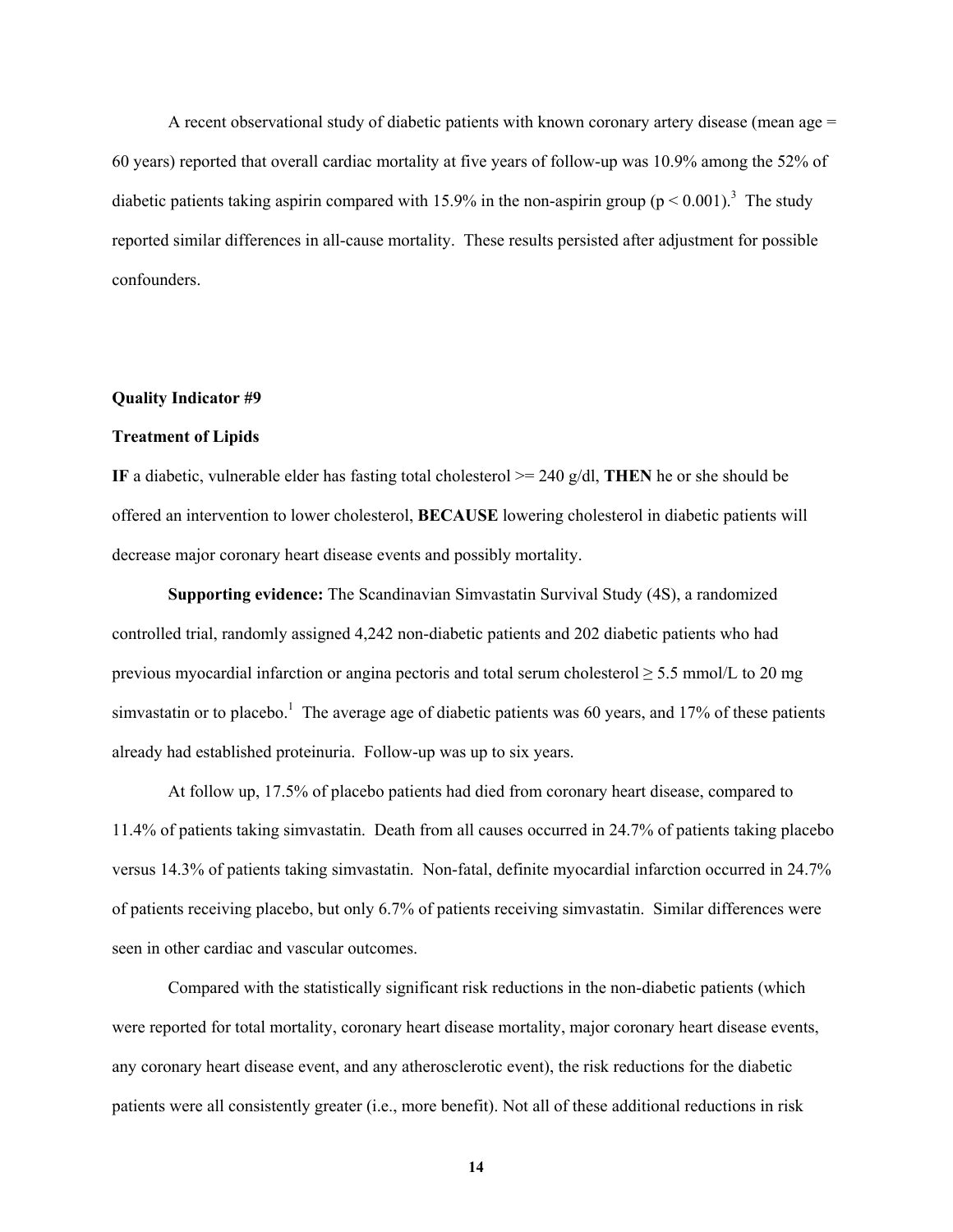were statistically significant, though, possibly due to the smaller sample size of the diabetic patients. The relative risk of any of the events among diabetic patients treated with simvastatin was between 0.4 and 0.7.

There is no direct evidence that lowering lipid levels in diabetic patients without coronary heart disease is associated with improvements in outcomes. However, there is direct evidence in the nondiabetic population that this is so. Based on the observation that diabetic patients in the 4S study experienced an even greater benefit from lipid lowering than did patients without diabetes, an indirect argument can be made that the relative risk reduction due lowering lipid levels is likely to be equal or greater among patients with diabetes.

### **Quality Indicator #10**

#### **Routine Eye Examination**

**IF** a diabetic, vulnerable elder is not blind, **THEN** he or she should receive an annual dilated eye examination performed by an ophthalmologist, optometrist or diabetes specialist, **BECAUSE** early identification of diabetic retinopathy can facilitate early treatment to prevent blindness.

**Supporting evidence:** Although diabetic retinopathy is one of the most common causes of blindness among American adults, early detection and treatment of this condition can minimize visual loss. In the Wisconsin Epidemiologic Study of Diabetic Retinopathy, the rate of proliferative diabetic retinopathy varied from 2% in persons who had diabetes for less than five years, to 15.5% in persons who had diabetes for 15 or more years.<sup>1</sup> Two randomized clinical trials, which included patients with type I and type II diabetes mellitus, have established that early treatment of diabetic retinopathy with photocoagulation is highly effective.<sup>2,3</sup> These two studies show that treatment with photocoagulation reduces the rate of developing visual loss in patients with proliferative retinopathy and macular edema by about 50%. Inspection of the Kaplan-Meier curves accompanying the original reports indicated that the two survival curves diverged as soon as six to eight months after initiation of therapy.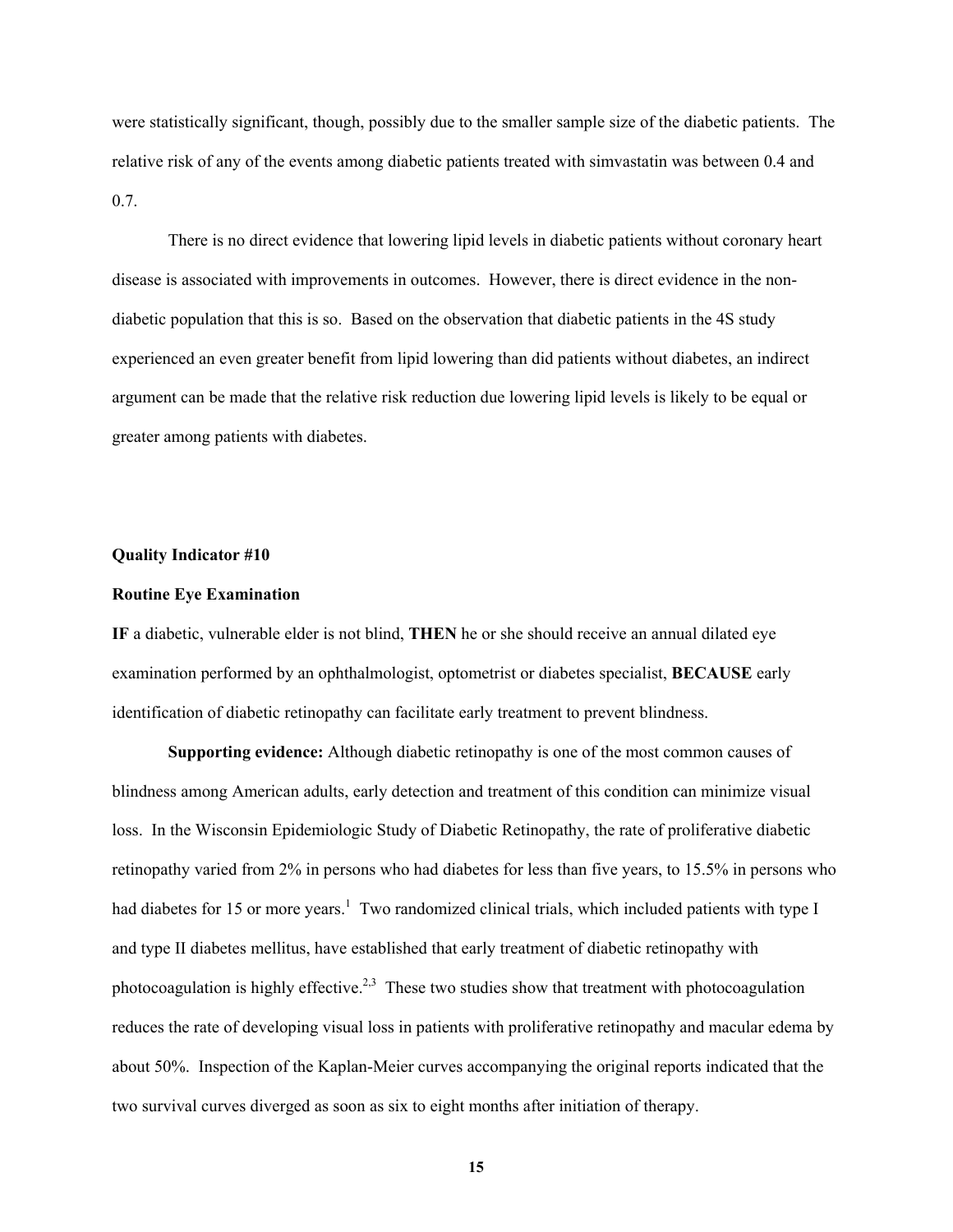Other studies have assessed the sensitivity of various screening methods to detect early diabetic retinopathy. One review reported a wide range of sensitivities, based on both the method and the type of health care professional who performed the screening.<sup>4</sup> They varied from a low of 0% when dilated direct ophthalmoscopy was performed by a nurse, to 49% when dilated direct and indirect ophthalmoscopy was performed by internists, to 70% to 97% when dilated and non-dilated direct and indirect ophthalmoscopy was performed by diabetologists or ophthalmologists. In most cases, the gold standard for diagnosis is stereoscopic fundus photography.

Decision analytic models have concluded that screening for diabetic retinopathy is cost saving when the cost for disability due to blindness is considered.<sup>5,6</sup> The cost-savings are less or non-existent for older patients with type II diabetes mellitus, although screening is still highly cost-effective by usual standards. There are no experimental data to support any particular recommendation for the interval at which patients should be examined for diabetic retinopathy. Published decision analytic models have generally used yearly screening for their estimation of the benefits of routine examination. A recent decision analysis, published after the development of these indicators, suggests that Type II diabetic patients who are well controlled do wait 2 or even 3 years between regular eye examinations (Vijan S, Hofer TP, Hayward RA; JAMA; 2000 Feb; 16;283(7):889-96).

Five additional quality indicators were proposed but not accepted by the expert panel (Table 4). The summary of the evidence regarding these indicators can be obtained from the author. Failure to be accepted should not be construed as indicating that these indicators do not represent good care. In many cases, the expert panel felt the indicator did represent good care but that there were so many "exceptions to the rule" that failure to adhere to the indicator did not have sufficient specificity to warrant its acceptance. In other cases, the proposed indicator was judged not to have adequate scientific support to justify its use.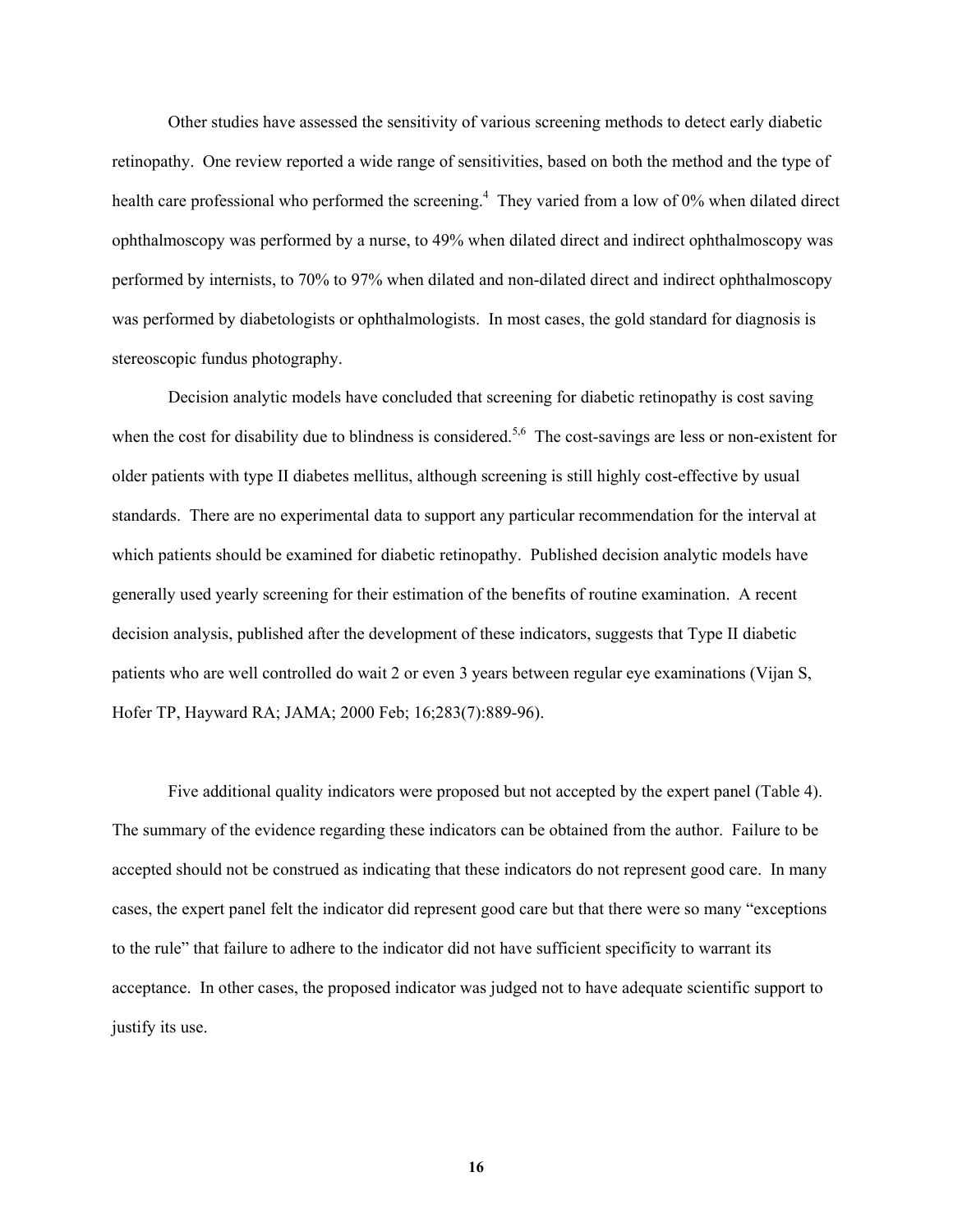### **DISCUSSION**

Diabetes imposes a significant burden on individuals with this disease state and on the health care system. Vulnerable elders are at especially increased risk of morbidity and mortality from diabetes. Elderly patients with diabetes, as in other patient populations, frequently experience significant variations in processes and outcomes of care. Improvements in processes of care for this high-risk population may lead to substantial reductions in disease burden and improvements in patient outcomes. This project investigated the relationship between processes and outcomes of care and aimed to develop explicit criteria to evaluate the quality of care of elderly individuals with diabetes. Fifteen indicators were judged sufficiently valid for use as measures of quality of diabetes care for vulnerable elders. These indicators can potentially serve as a basis to compare the care provided by different health care delivery systems and for comparing the change in care over time.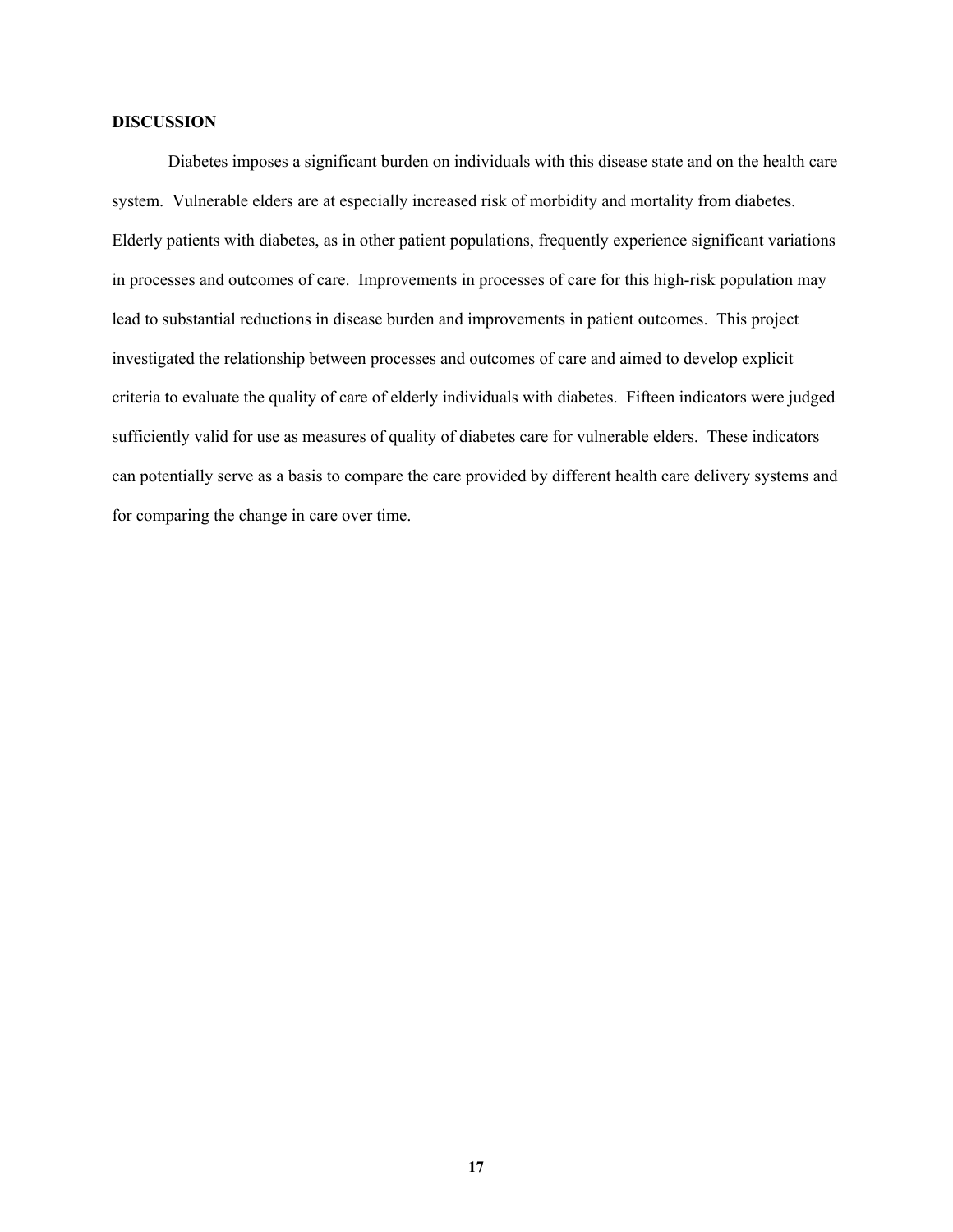### **Table 1. Literature Search**

| <b>Source</b>                                                        | <b>Time Period</b> | <b>Search Terms</b>                                                                                                                                                                                                                                                                                                                                                                                                                                                                                                                                                                                                                                                                                                                                                                                                               | <b>Citations</b> |
|----------------------------------------------------------------------|--------------------|-----------------------------------------------------------------------------------------------------------------------------------------------------------------------------------------------------------------------------------------------------------------------------------------------------------------------------------------------------------------------------------------------------------------------------------------------------------------------------------------------------------------------------------------------------------------------------------------------------------------------------------------------------------------------------------------------------------------------------------------------------------------------------------------------------------------------------------|------------------|
| Cochrane<br>Database of<br>Systematic<br>Reviews                     |                    | diabetes mellitus                                                                                                                                                                                                                                                                                                                                                                                                                                                                                                                                                                                                                                                                                                                                                                                                                 | 46               |
| Database of<br>Abstracts of<br>Reviews of<br>Effectiveness<br>(DARE) |                    | diabetes mellitus                                                                                                                                                                                                                                                                                                                                                                                                                                                                                                                                                                                                                                                                                                                                                                                                                 | 42               |
| MEDLINE,<br>Embase                                                   | 1997-1998          | [diabetes mellitus (exploded and major)] + ["clinical]<br>trial-" (exploded) or document type "clinical trials" or<br>document type "randomized controlled trial" or "costs<br>and cost analysis" (exploded from MEDLINE) or "cost"<br>(exploded from Embase) or "economic evaluation"<br>(exploded from Embase) or "meta analys-" (truncated) or<br>document type or "meta-analysis" or "decision making"<br>(exploded from MEDLINE) or "decision support"<br>techniques" (exploded from MEDLINE) or "decision<br>making" from Embase or "decision" within 2 words of<br>"analys-" or "support" from Embase] + [The following<br>journals: JAMA, New England Journal of Medicine,<br>Lancet, British Medical Journal, Annals of Internal<br>Medicine, Archives of Internal Medicine, Diabetes Care,<br>$Diabetes$ + [human only] | 251              |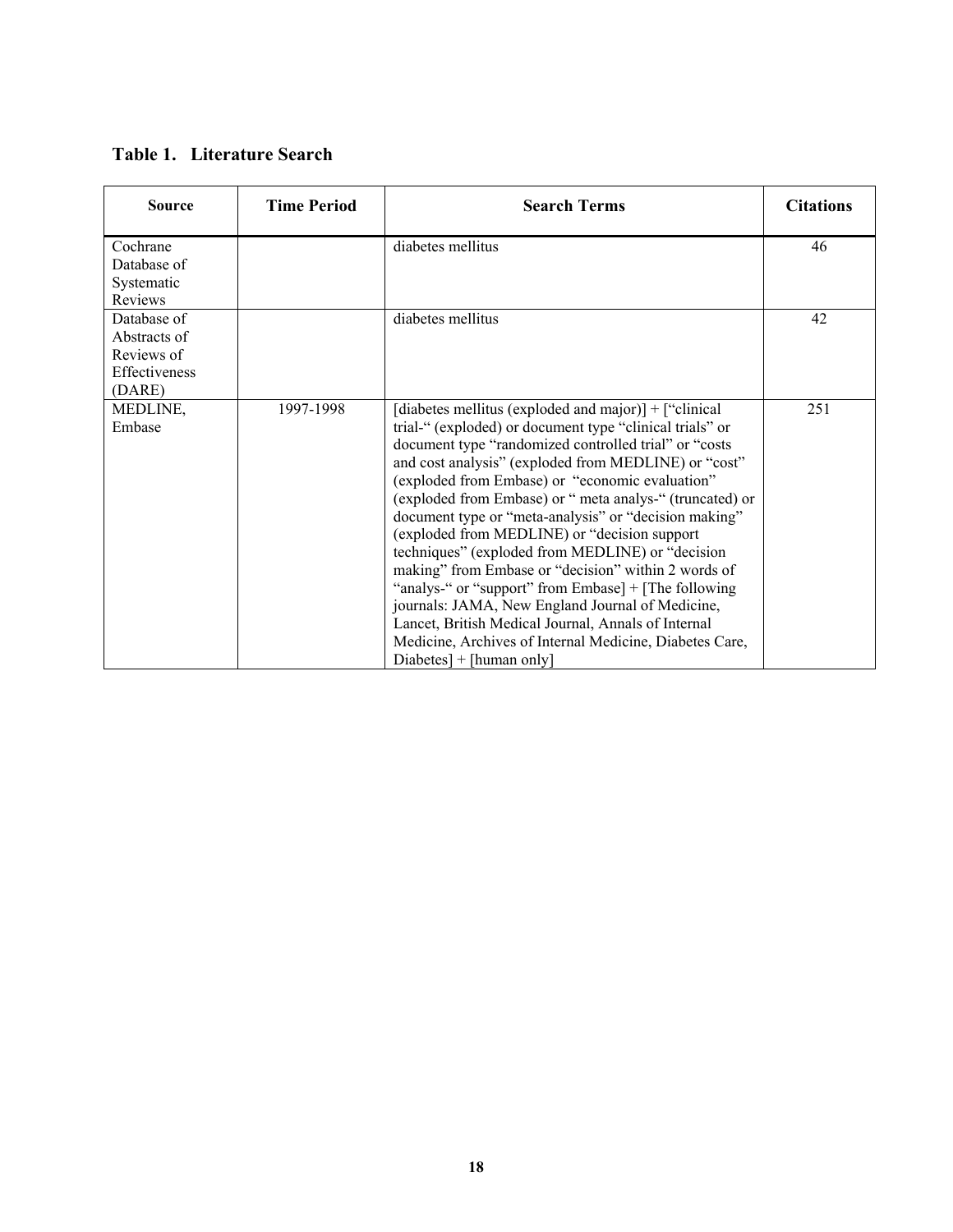|  |  |  |  | Table 2. Comprehensive Listing of Clinical Practice Guidelines and Quality Indicators |
|--|--|--|--|---------------------------------------------------------------------------------------|
|--|--|--|--|---------------------------------------------------------------------------------------|

| <b>Guideline Name</b>                                                                                                                                                                                                                                                                                                                                                        | Organization                                                | Reference      |
|------------------------------------------------------------------------------------------------------------------------------------------------------------------------------------------------------------------------------------------------------------------------------------------------------------------------------------------------------------------------------|-------------------------------------------------------------|----------------|
| Clinical Practice Recommendations 1998. J of Clinical and Applied<br>Research and Education. 1998;21 (Suppl 1).<br>www.diabetes.org/diabetescare/supplement198/default.htm                                                                                                                                                                                                   | <b>American Diabetes</b><br>Association                     | 1              |
| AACE Guidelines for the Management of Diabetes Mellitus, 1995.<br>www.aace.com/clin/guides/diabetes_guide.html                                                                                                                                                                                                                                                               | American Association of<br>Clinical Endocrinologists        | $\overline{2}$ |
| Matfin GM, Guven S. Diagnosing Diabetes Mellitus: Do We Need New<br>Criteria? 1998. www.aace.com/clin/fcc/newcrit.html                                                                                                                                                                                                                                                       | American Association of<br>Clinical Endocrinology           | $\mathfrak{Z}$ |
| Diet and Exercise in Non-Insulin Dependent Diabetes Mellitus. NIH<br>Consensus Development Conference Statement Online. December 8-10<br>1986;6(8):1-21.<br>http://odp.od.nih.gov/consensus/cons/060/060 statement.htm                                                                                                                                                       | <b>NIH</b>                                                  | $\overline{4}$ |
| Sox HC. Tests of Glycemia in Diabetes Mellitus. Common Diagnostic<br>Tests: Use and Interpretation. American College of Physicians - Clinical<br>Efficacy Project, 2 <sup>nd</sup> Edition, 1990.                                                                                                                                                                            | American College of<br>Physicians                           | 5              |
| Singer, DE, et al. "Screening for Diabetes Mellitus." Annals of Internal<br>Medicine. 1988;109:639-649.                                                                                                                                                                                                                                                                      | American College of<br>Physicians                           | 6              |
| Working Group on Hypertension in Diabetes. Bethesda, MD. 1995.                                                                                                                                                                                                                                                                                                               | NIH - National Heart, Lung,<br>and Blood Institute          | 7              |
| Management of Diabetes Mellitus. Jacksonville, FL. 1994.                                                                                                                                                                                                                                                                                                                     | American Association of<br><b>Clinical Endocrinologists</b> | 8              |
| Kelly DB, et al. Intensive Diabetes Management, 2nd Edition.<br>Alexandria, VA: American Diabetes Association - Clinical Education<br>Series, 1998.                                                                                                                                                                                                                          | <b>American Diabetes</b><br>Association                     | 9              |
| Lebovitz HE (ed.). Therapy for Diabetes Mellitus and Related<br>Disorders, 3rd Edition. Alexandria, VA: American Diabetes Association<br>- Clinical Education Series, 1998.                                                                                                                                                                                                  | <b>American Diabetes</b><br>Association                     | 10             |
| Ruderman N and Devlin JT. The Health Professional's Guide to<br>Diabetes and Exercise. Alexandria, VA: American Diabetes Association<br>- Clinical Education Series, 1995.                                                                                                                                                                                                   | American Diabetes<br>Association                            | 11             |
| "Monitoring Quality of Primary Care: A Self-Assessment Workbook,<br>DEMPAQ Record Review Criteria, Diabetes," in Palmer RH, Clark LE,<br>Lawthers AG, Edwards JE, Fowles J, Garnick D, Weiner J. DEMPAQ:<br>A Project to Develop and Evaluate Methods to Promote Ambulatory<br>Care Quality, Final Report, Volume III. Boston, MA: Harvard School<br>of Public Health, 1994. | Harvard School of Public<br>Health                          | 12             |
| "Diabetes Profile," in Palmer RH, Clark LE, Lawthers AG, Edwards JE,<br>Fowles J, Garnick D, Weiner J. DEMPAQ: A Project to Develop and<br>Evaluate Methods to Promote Ambulatory Care Quality, Final Report,<br>Volume III. Boston, MA: Harvard School of Public Health, 1994.                                                                                              | Harvard School of Public<br>Health                          | 13             |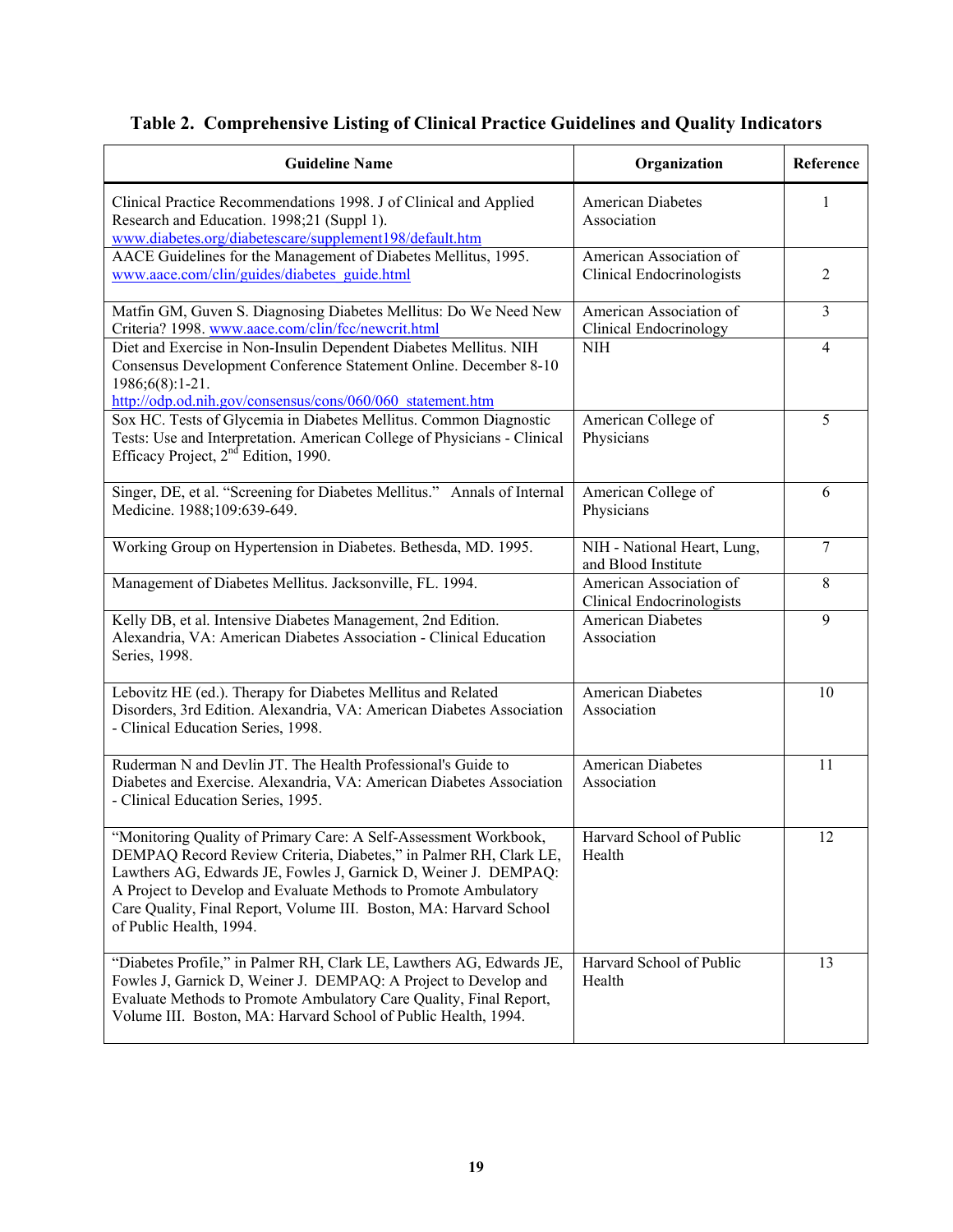| "Monitoring Quality of Primary Care: A Self-Assessment Workbook,<br>DEMPAQ Record Review Criteria, Glucose-Fasting and Random Blood<br>Levels," in Palmer RH, Clark LE, Lawthers AG, Edwards JE, Fowles J,<br>Garnick D, Weiner J. DEMPAQ: A Project to Develop and Evaluate<br>Methods to Promote Ambulatory Care Quality, Final Report, Volume<br>III. Boston, MA: Harvard School of Public Health, 1994. | Harvard School of Public<br>Health          | 14 |
|-------------------------------------------------------------------------------------------------------------------------------------------------------------------------------------------------------------------------------------------------------------------------------------------------------------------------------------------------------------------------------------------------------------|---------------------------------------------|----|
| Quality Improvement/Clinical Guidelines: Management of Diabetes<br>Mellitus in Adults. Humana, Inc. Quality Improvement/Clinical<br>Guidelines: Management of Diabetes Mellitus in Adults. Humana, Inc.<br>www.humana.com/providers/guidelines/mellitus.html                                                                                                                                                | Humana, Inc.                                | 15 |
| Screening for Diabetes Mellitus. US Preventive Services Task Force.<br>Guide to Clinical Preventive Services, 2nd Ed. Alexandria, VA:<br>International Medical Publishing, 1996.                                                                                                                                                                                                                            | <b>US Preventive Services Task</b><br>Force | 16 |
| Diabetes Mellitus, Reference Guide, 6th Edition. Lexington, KY; 1997.                                                                                                                                                                                                                                                                                                                                       | American Board of Family<br>Practice        | 17 |
| FACCT Quality Measures - Diabetes. Foundation for Accountability.<br>www.faact.org/measures/existing_measures/diabetes.html                                                                                                                                                                                                                                                                                 | Foundation for Accountability               | 18 |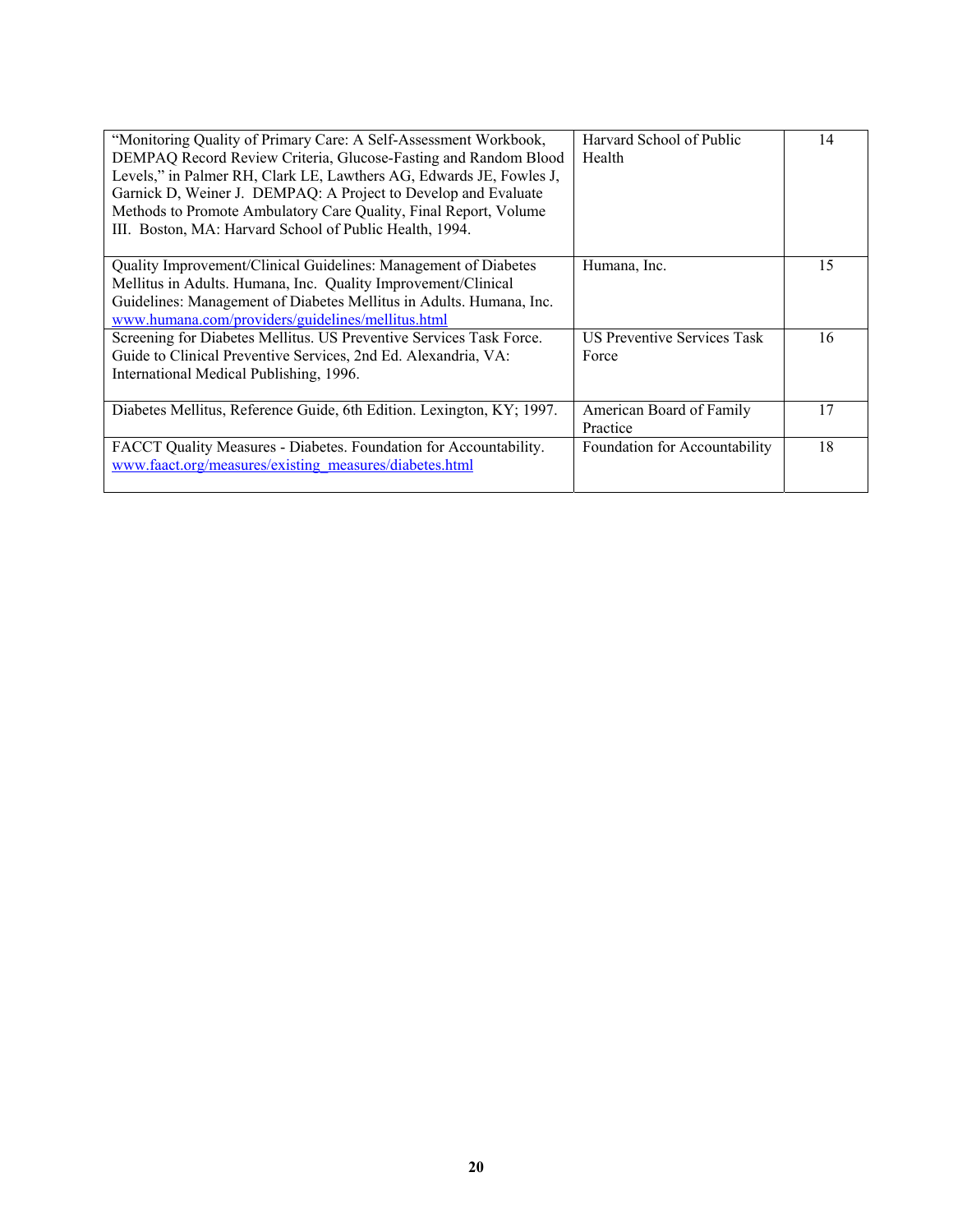### **Table 3**. **Quality Indicators Judged by the Expert Panel as Valid for the Assessment of Care for Heart Failure in Vulnerable Elders**

| 1. | IF a vulnerable elder has an elevated glycosylated hemoglobin level,                                                                                                                                                             |
|----|----------------------------------------------------------------------------------------------------------------------------------------------------------------------------------------------------------------------------------|
|    | <b>THEN</b> he or she should be offered a therapeutic intervention aimed at improving glycemic control<br>within 3 months if glycosylated hemoglobin is 9.0-10.9 and within 1 month if glycosylated<br>hemoglobin is $\geq 11$ . |
| 2. | IF a vulnerable elder has an elevated glycosylated hemoglobin level,                                                                                                                                                             |
|    | <b>THEN</b> he or she should be offered a therapeutic intervention aimed at improving glycemic control<br>within 3 months if glycosylated hemoglobin is 9.0-10.9 and within 1 month if glycosylated<br>hemoglobin is $\geq 11$ . |
| 3. | IF a diabetic, vulnerable elder does not have established renal disease and is not receiving an ACE<br>inhibitor or ACE receptor blocker,                                                                                        |
|    | THEN he or she should receive an annual test for proteinuria.                                                                                                                                                                    |
| 4. | IF a diabetic, vulnerable elder has proteinuria,                                                                                                                                                                                 |
|    | THEN he or she should be offered therapy with an ACE inhibitor or ACE receptor blocker.                                                                                                                                          |
| 5. | IF a vulnerable elder has diabetes,                                                                                                                                                                                              |
|    | <b>THEN</b> his or her blood pressure should be checked at each outpatient visit.                                                                                                                                                |
| 6. | IF a diabetic, vulnerable elder has a glycosylated hemoglobin $\geq 10$ ,                                                                                                                                                        |
|    | <b>THEN</b> he or she should be referred for diabetic education, at least annually.                                                                                                                                              |
| 7. | IF a diabetic, vulnerable elder has elevated blood pressure,                                                                                                                                                                     |
|    | <b>THEN</b> he or she should be offered a therapeutic intervention to lower blood pressure:                                                                                                                                      |
|    | within 3 months if blood pressure 150-160/90-100 mmHg                                                                                                                                                                            |
|    | within 1 month if blood pressure $> 160/100$ mmHg                                                                                                                                                                                |
| 8. | ALL diabetic vulnerable elders should be offered daily aspirin therapy.                                                                                                                                                          |
| 9. | IF a diabetic, vulnerable elder has fasting total cholesterol $>= 240$ g/dl,                                                                                                                                                     |
|    | THEN he or she should be offered an intervention to lower cholesterol.                                                                                                                                                           |
|    | 10. IF a diabetic, vulnerable elder is not blind,                                                                                                                                                                                |
|    | <b>THEN</b> he or she should receive an annual dilated eye examination performed by an ophthalmologist,<br>optometrist or diabetes specialist.                                                                                   |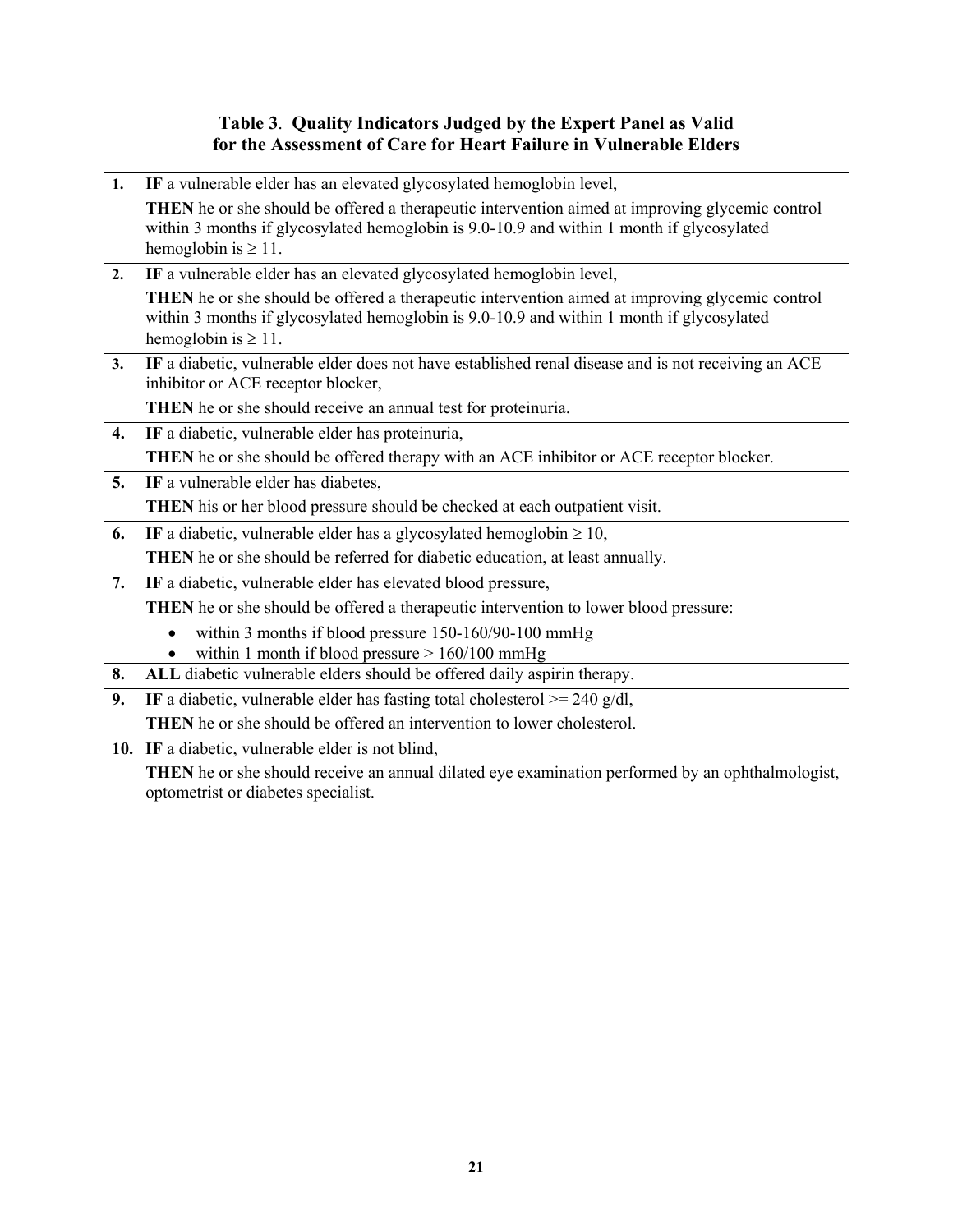### **Table 4. Quality Indicators Not Judged by the Expert Panel as Valid for the Assessment of Care for Heart Failure in Vulnerable Elders**

| ALL vulnerable elders over age 65 should be screened at least once for type II diabetes mellitus.                                                                |
|------------------------------------------------------------------------------------------------------------------------------------------------------------------|
| IF a vulnerable elder has diabetes mellitus,                                                                                                                     |
| <b>THEN</b> he or she should use some form of self-monitoring of blood glucose                                                                                   |
| <b>IF</b> a vulnerable elder has diabetes,                                                                                                                       |
| <b>THEN</b> he or she should have regular examinations of his or her feet                                                                                        |
| <b>IF</b> a vulnerable elder has diabetes,                                                                                                                       |
| <b>THEN</b> he or she should receive an annual test of fasting lipids, including low-density lipoprotein<br>cholesterol and high-density lipoprotein cholesterol |
| <b>IF</b> a diabetic, vulnerable elder with multivessel coronary disease is to undergo coronary<br>revascularization,                                            |
| <b>THEN</b> he or she should have coronary artery bypass graft surgery rather than angioplasty                                                                   |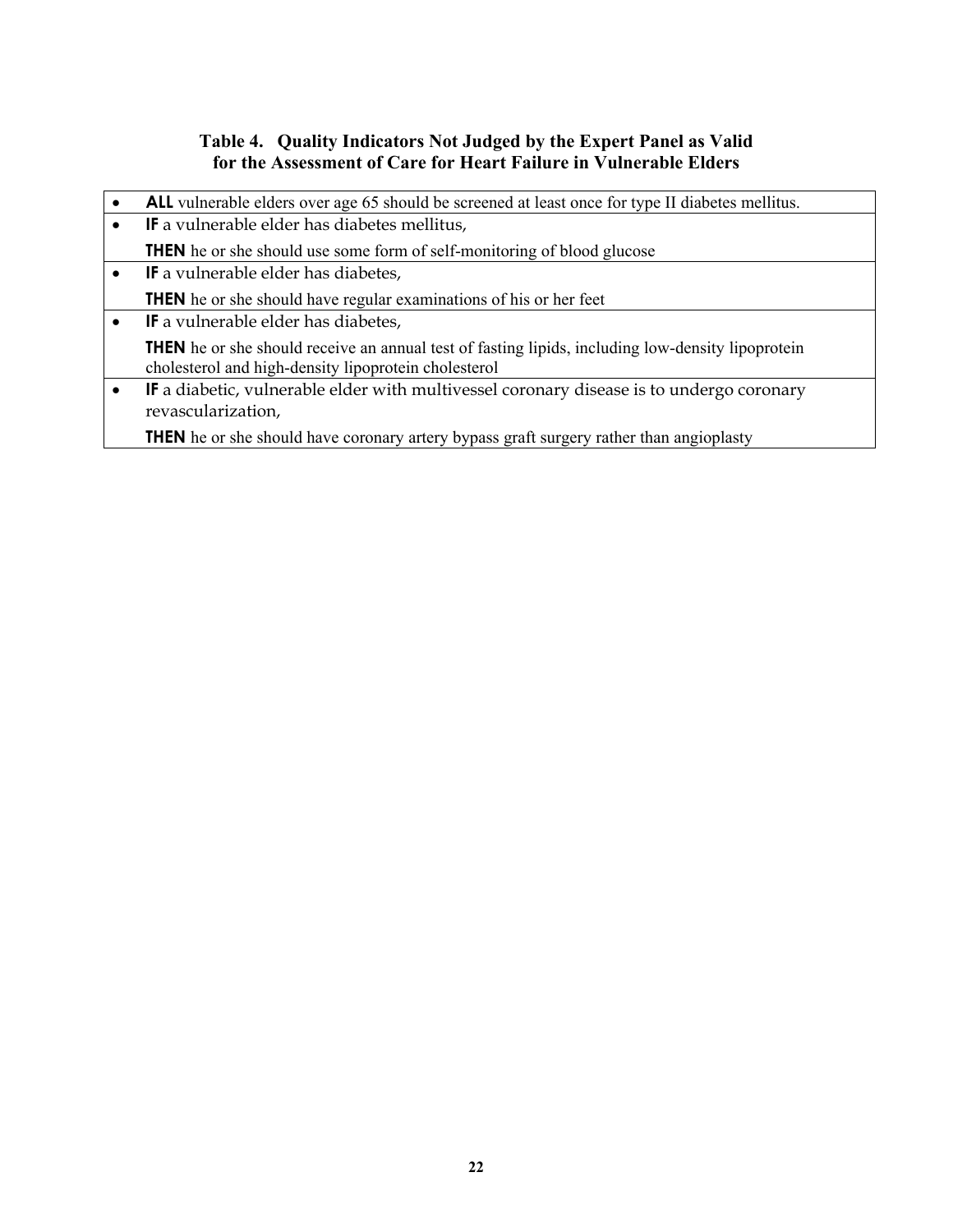### **INTRODUCTION**

- <sup>1</sup> Lebovitz HE. Introduction: Goals of Treatment. In Therapy for diabetes mellitus and related disorders, 3<sup>rd</sup> edition American Diabetes Association, DB Kelley, editor. Alexandria Virginia 1997.
- 2 American Board of Family Practice. Diabetes mellitus reference guide. 6<sup>th</sup> edition. American Board of Family Practice, 1997.
- 3 Selby JV, Zhang D, Ray GT, Colby CJ. Excess costs of medical care for patients with diabetes in a managed care population. Diabetes Care 1997 20:1396-1402.
- 4 Halter JB. Geriatric patients. In Therapy for diabetes mellitus and related disorders, 3rd edition American Diabetes Association, DB Kelley, editor. Alexandria Virginia 1997.
- 5 Weiner JP, Parente ST, Garnick DW, Fowles J, Lawthers AG, Palmer RH. Variation in office-based quality: a claims-based profile of care provided to Medicare patients with diabetes. JAMA. 1995 273:1503-8.
- 6 Marshall CL, Bluestein M, Chapin C, Davis T, Gersten J, et al. Outpatient management of diabetes mellitus in five Arizona Medicare managed care plans. American Journal of Medical Quality 1996;11:87-93.
- 7 Peters AL, Legoretta AP, Ossorio RC, Davidson MB. Quality of outpatient care provided to diabetic patients. Diabetes Care. 1996 19:601-6.
- 8 Ho M, Marger M, Beart J, Yip I, Shekelle P. Is the quality of diabetes care better in a diabetes clinic or in a general medicine clinic? Diabetes Care. 1997 20:472-5.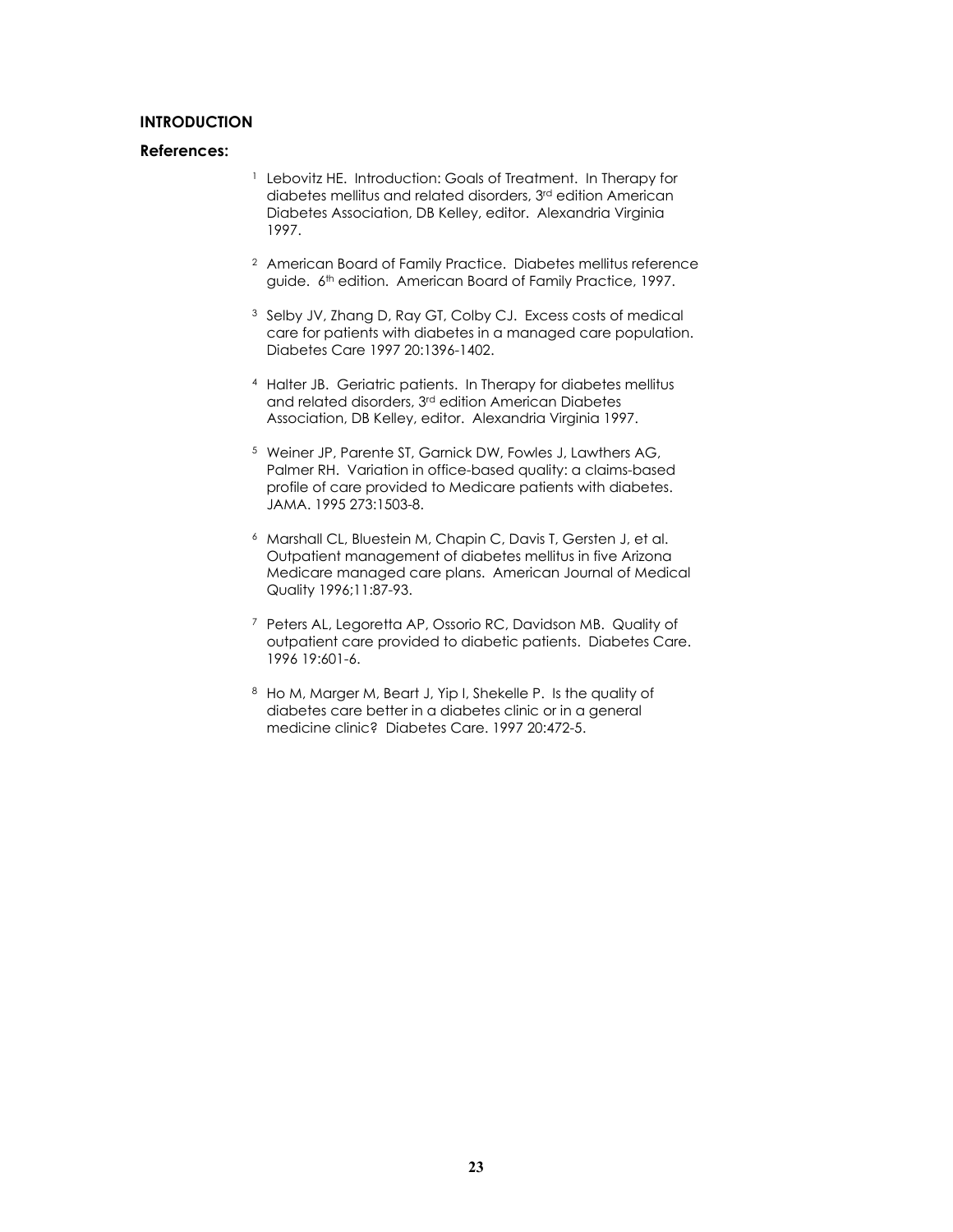- 1 Larsen ML, Hørder M, Mogensen EF. Effect of long-term monitoring of glycosylated hemoglobin levels in insulindependent diabetes mellitus. N Engl J Med. 1990;323(15):1021- 1025.
- 2 The Diabetes Control and Complications Trial Research Group. The effect of intensive treatment for diabetes on the development and progression of long-term complications in insulin-dependent diabetes mellitus. N Engl J Med. 1993;329:977-986.
- <sup>3</sup> UK Prospective Diabetes Study (UKPDS) Group. Intensive bloodglucose control with sulfonylureas or insulin compared with conventional treatment and risk of complications in patients with type 2 diabetes (UKPDS 33). Lancet. 1998;352:837-853.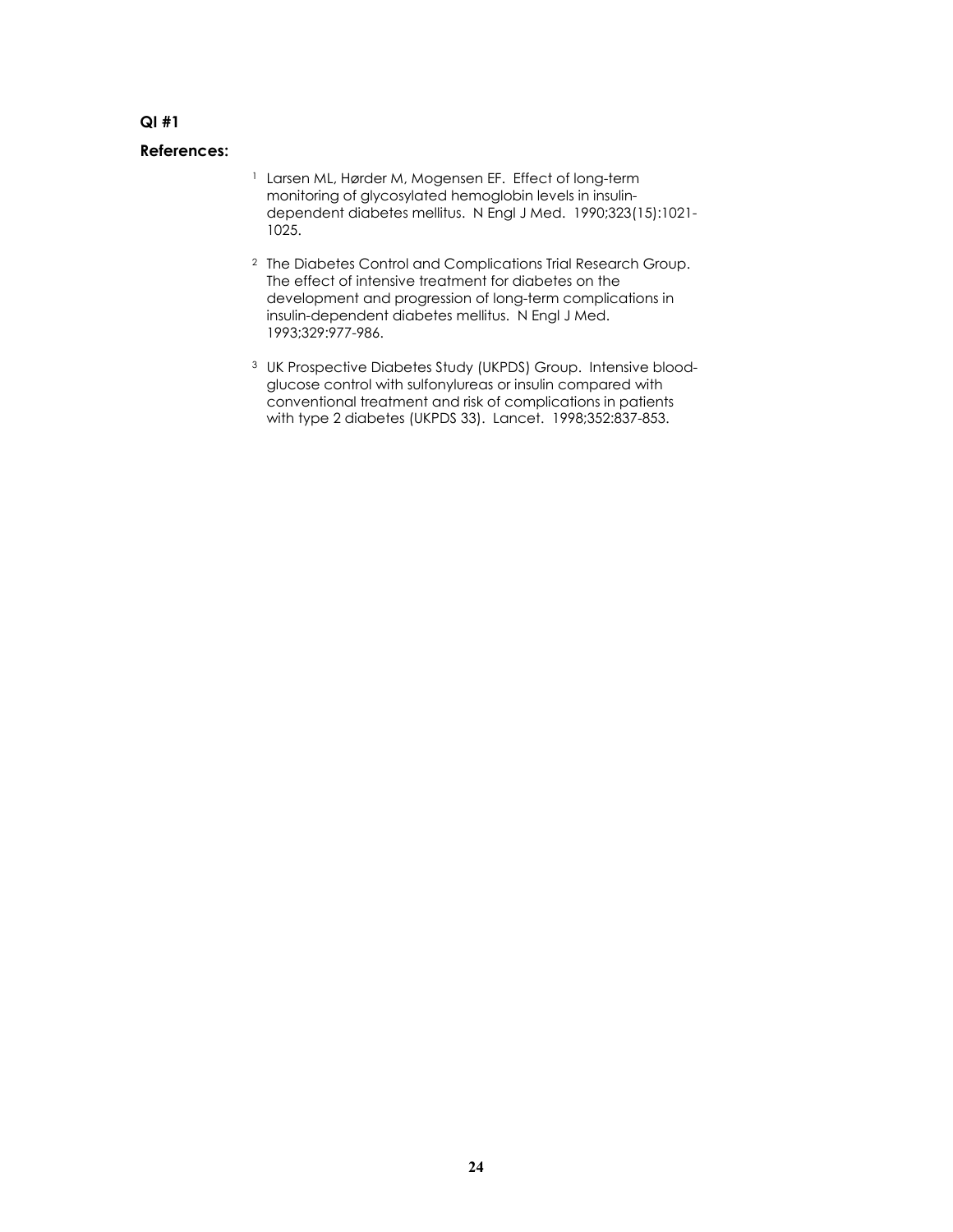- <sup>1</sup> UK Prospective Diabetes Study (UKPDS) Group. Intensive bloodglucose control with sulfonylureas or insulin compared with conventional treatment and risk of complications in patients with type 2 diabetes (UKPDS 33). Lancet. 1998;352:837-853.
- 2 Ohkubo Y, Kishikawa H, Araki E, Miyata T, Isami S, Motoyoshi S, Kojima Y, Furuyoshi N, Shirchiri M. Intensive insulin therapy prevents the progression of diabetic microvascular complications in Japanese patients with non-insulin dependent diabetes mellitus: a randomized prospective 6-year study. Diabetes Res Clin Pract. 1995;28:103-17.
- 3 Vijan S, Hofer TP, Hayward RA. Estimated benefits of glycemic control in microvascular complications in type 2 diabetes. Ann Intern Med. 1997;127(9):788-795.
- 4 Eastman RC, Dons F, Javitt JC, et al. Model of complications of NIDDM. II Analysis of the health benefits and cost-effectiveness of treating NIDDM with the goal of normoglycemia. Diabetes Care. 1997;20:735-44.
- 5 Bagdade JD, Steward M, Walters E. Impaired granulocyte adherence. A reversible defect in host defense in patients with poorly controlled diabetes. Diabetes. 1978;27:677-681.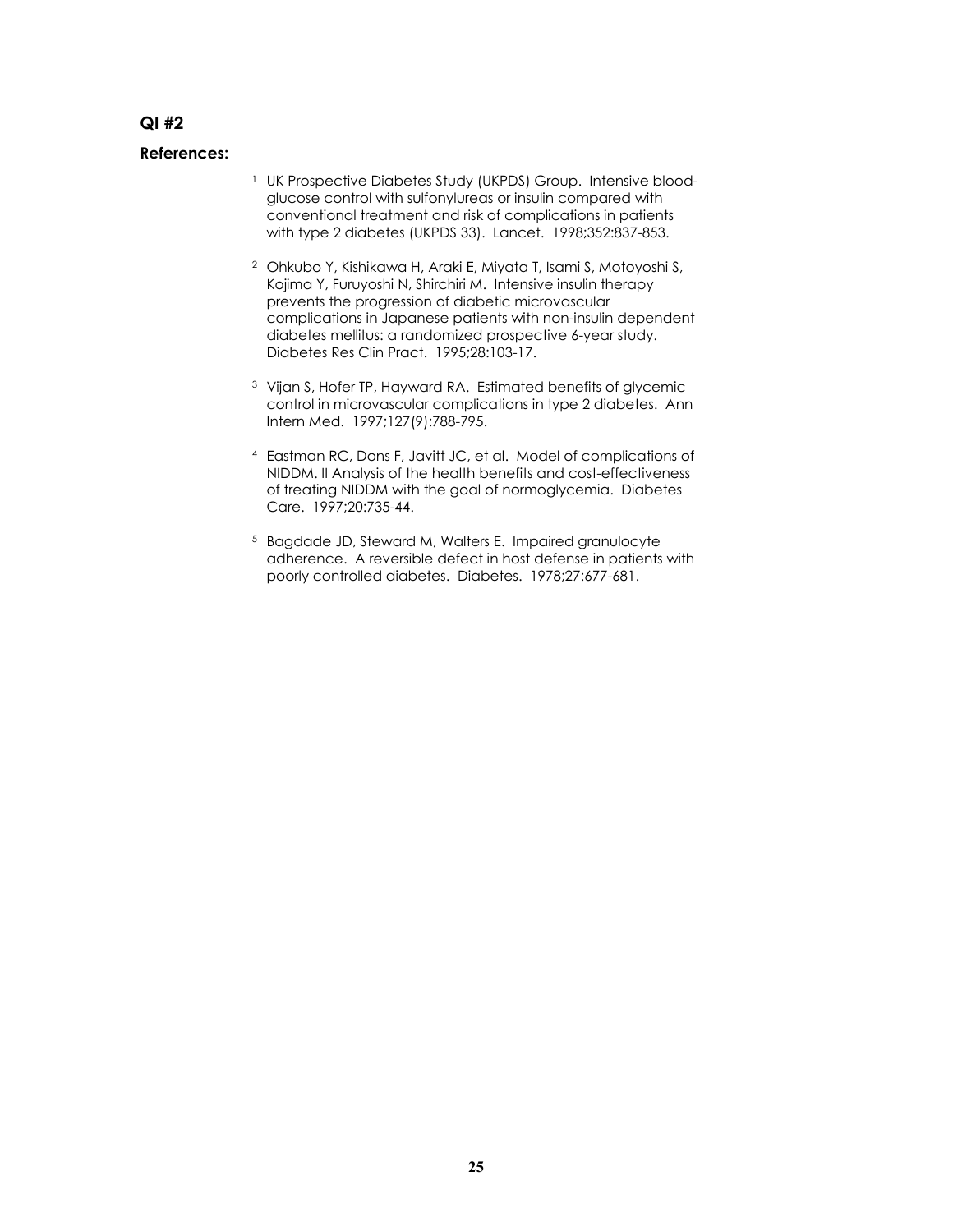- <sup>1</sup> Mogensen CE. Microalbuminuria predicts clinical proteinuria and early mortality in maturity-onset diabetes. N Engl J Med. 1984;310:356-360.
- 2 Almdal T, Norgaard K, Feldt-Rasmussen B, Deckert T. The predictive value of microalbuminuria in IDDM. A five-year follow-up study. Diabetes Care. 1994;17:120-125.
- <sup>3</sup> Zelmanovitz T, Gross JL, Oliveira JR, et al. The receiver operating characteristics in the evaluation of a random urine specimen as a screening test for diabetic nephropathy. Diabetes Care. 1997;20:516-519.
- 4 Mogensen CE, Eiskjaer H, Vestbo E, et al. Microalbuminuria and potential confounders: A review and some observations on variability of urinary albumin excretion. Diabetes Care. 1995;18:572-81.
- 5 Pegoraro A, Singh A, Bakir AA, Arruda JAL, Dunea G. Simplified screening for microalbuminuria. Ann Intern Med. 1997;127:817-19.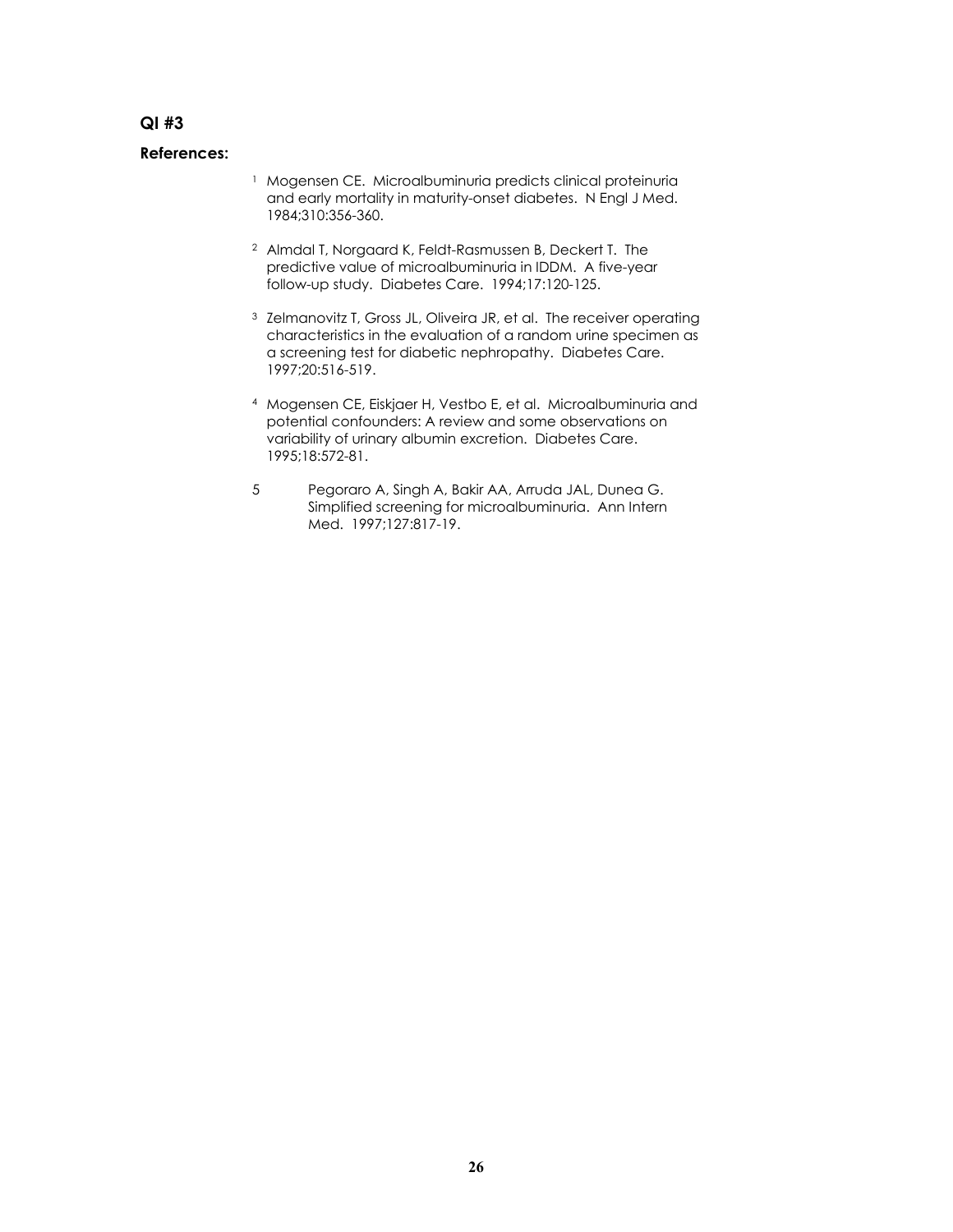- <sup>1</sup> Ravid M, Savin H, Jutrin I, Bental T, Katz B, Lishner M. Long-term stabilizing effect of angiotensin-converting enzyme inhibition on plasma creatinine and on proteinuria in normotensive type II diabetes mellitus. Ann Intern Med. 1993;118(8):577-581.
- 2 Ahmad J, Siddiqui MA, Ahmad H. Effective postponement of diabetic nephropathy with enalapril in normotensive type 2 diabetic patients with microalbuminuria. Diabetes Care. 1997;20(10):1576-1581.
- 3 Bergemann R, Wohler D, Weidmann P, et al. Improved glucose and microalbuminuria/proteinuria in diabetic patients treated with ACE inhibitors. Schwiez Med Wocheschr. 1992;122:1369- 1376.
- 4 Lovell HG. Are angiotensin converting enzyme inhibitors useful normotensive diabetic patients with microalbuminuria? The Cochrane Database of Systematic Reviews. The Cochrane Library, The Cochrane Collaboration, 1998;3.
- 5 Ravid M, Brosh D, Levi Z, Bar-Dayan Y, Ravid D, Rachmani R. Use of enalapril to attenuate decline in renal function in normotensive, normoalbuminuric patients with type 2 diabetes mellitus. A randomized controlled trial. Ann Intern Med. 1998;128(12 pt 1):982-988.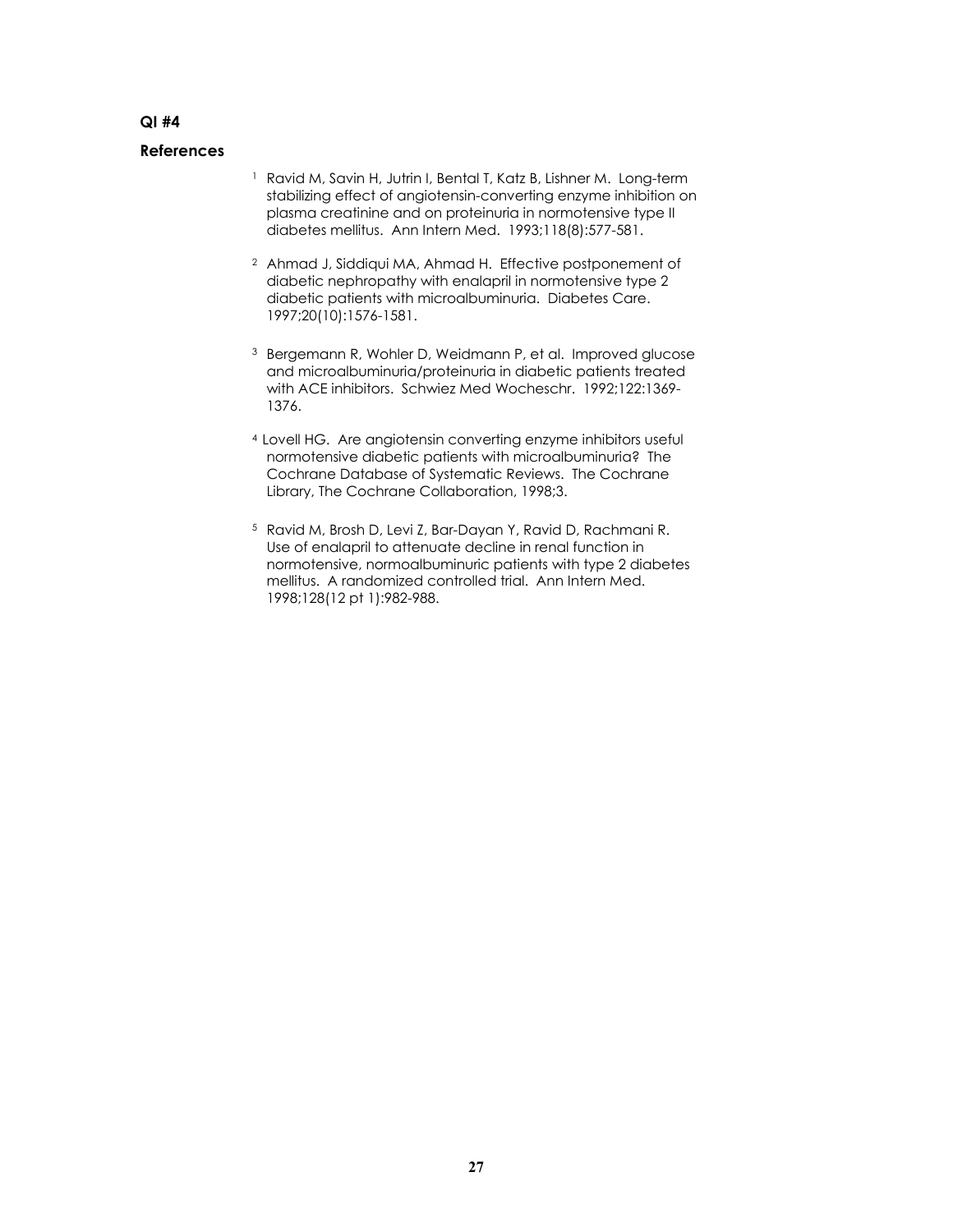### **References**

NONE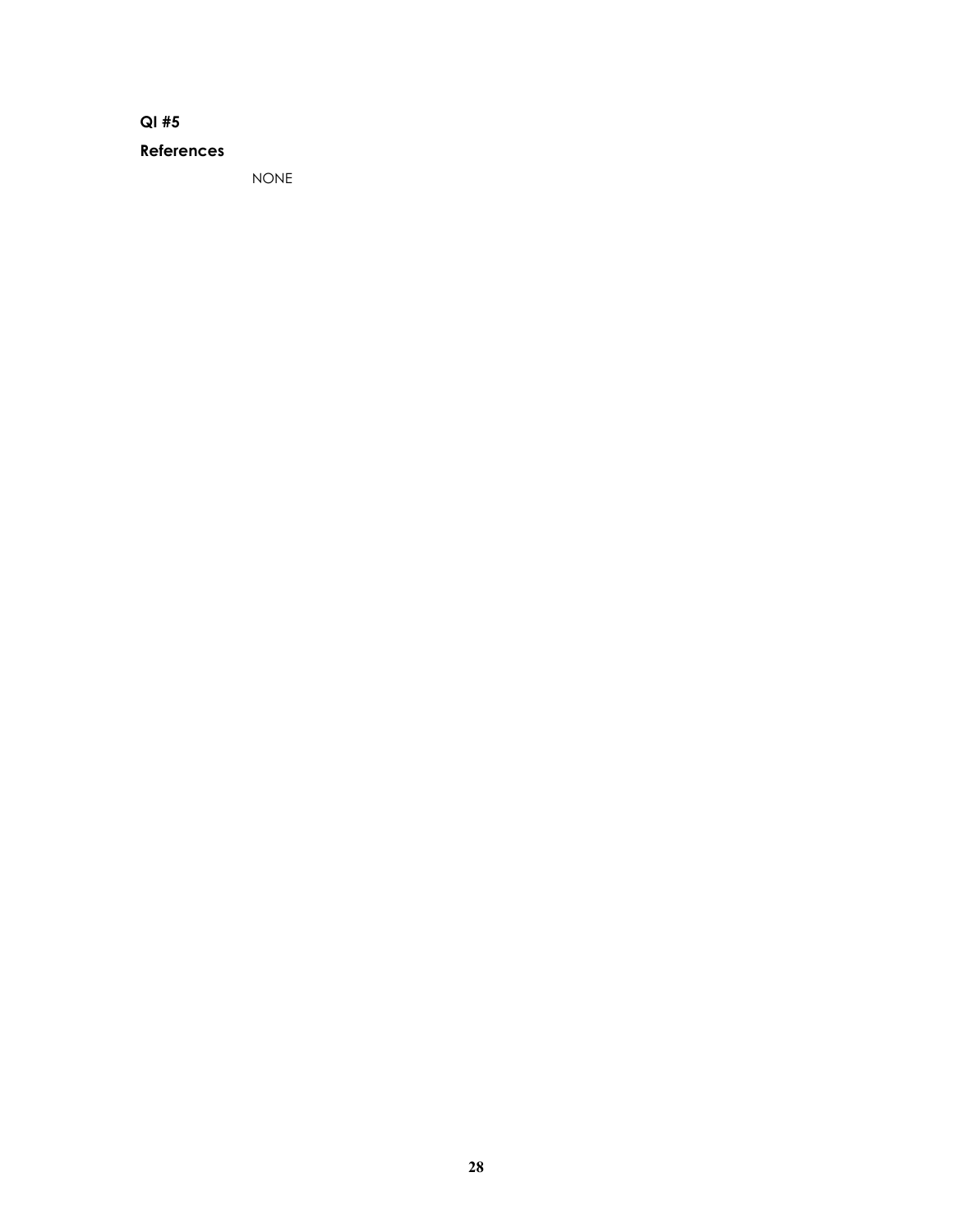### **References**

1 Padgett D, Mumford E, Hynes M, Carter R. Meta-analysis of the effects of educational and psychosocial interventions on management of diabetes mellitus. J Clin Epidemiol. 1988;41(10):1007-1030.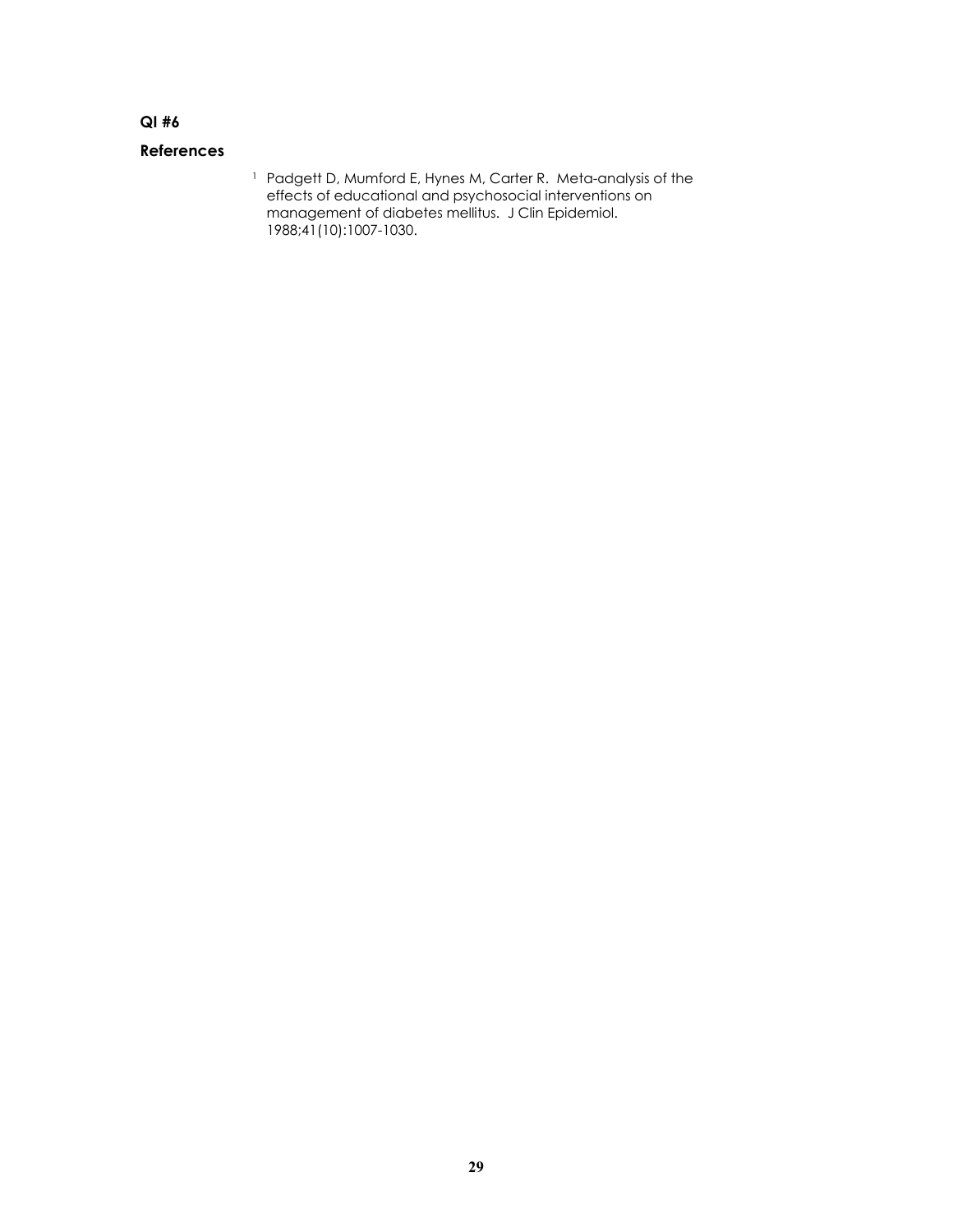- <sup>1</sup> UK Prospective Diabetes Study Group. Tight blood pressure control and risk of macrovascular and microvascular complications in type 2 diabetes: UKPDS 38. BMJ. 1998;317:703-713.
- 2 UK Prospective Diabetes Study Group. Cost effectiveness analysis of improved blood pressure control in hypertensive patients with type 2 diabetes: UKPDS 40. BMJ. 1998;317:720- 726.
- <sup>3</sup> Hansson L, Zanchetti A, Carruthers SG, et al. Effects of intensive blood-pressure lowering and low-dose aspirin in patients with hypertension: Principle results of the Hypertension Optimal Treatment (HOT) randomised trial. Lancet. 1998;351:1755-62.
- 4 Curb JD, Pressel SL, Cutur JA, et al. Effect of diuretic-based antihypertensive treatment on cardiovascular disease risk in older diabetic patients with isolated systolic hypertension. JAMA. 1996;276:1886-92.
- 5 Fuller J, Stevens LK, Chaturvedi N, Holloway JF. Antihypertensive therapy in diabetes mellitus. The Cochrane Database of Systematic Reviews. The Cochrane Library, The Cochrane Collaboration, 1998;3.
- 6 Mulrow C, Lau J, Cornell J, Brand M. Antihypertensive drug therapy in the elderly. The Cochrane Library, The Cochrane Collaboration, 1999;1.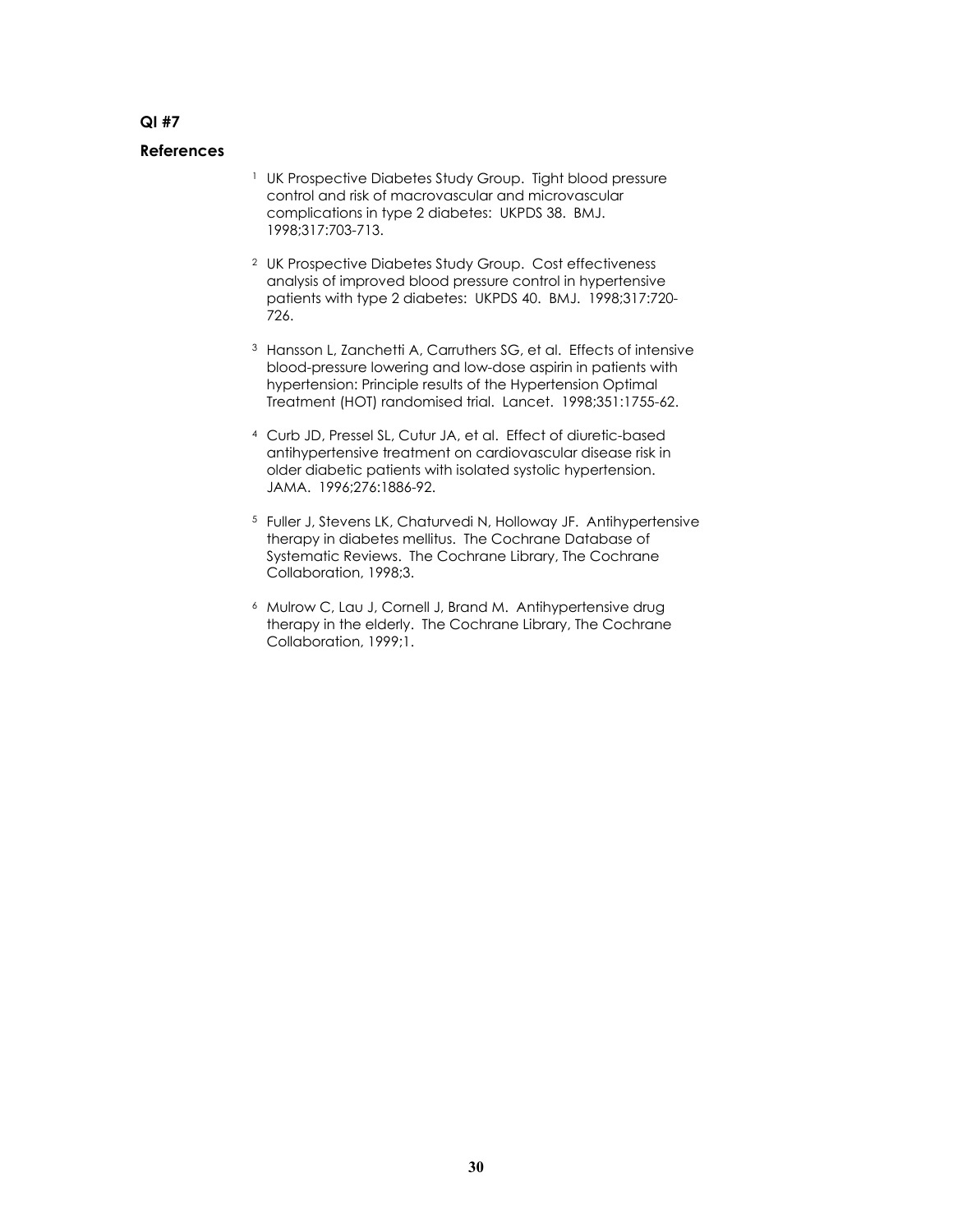- <sup>1</sup> Antiplatelets Trialists' Collaborative. Collaborative overview of randomised trials of antiplatelet therapy – I: Prevention of death, myocardial infarction, and stroke by prolonged antiplatelet therapy in various categories of patients. BMJ. 1994;308:81-106.
- 2 ETDRS Investigators. Aspirin effects on mortality and morbidity in patients with diabetes mellitus. Early treatment diabetic retinopathy study report 14. JAMA. 1992;268(10):1292-1300.
- <sup>3</sup> Harpaz D, Gottlieb S, Graft E, et al. Effects of aspirin treatment on survival in non-insulin-dependent diabetic patients with coronary artery disease. Am J Med. 1998;105:494-99.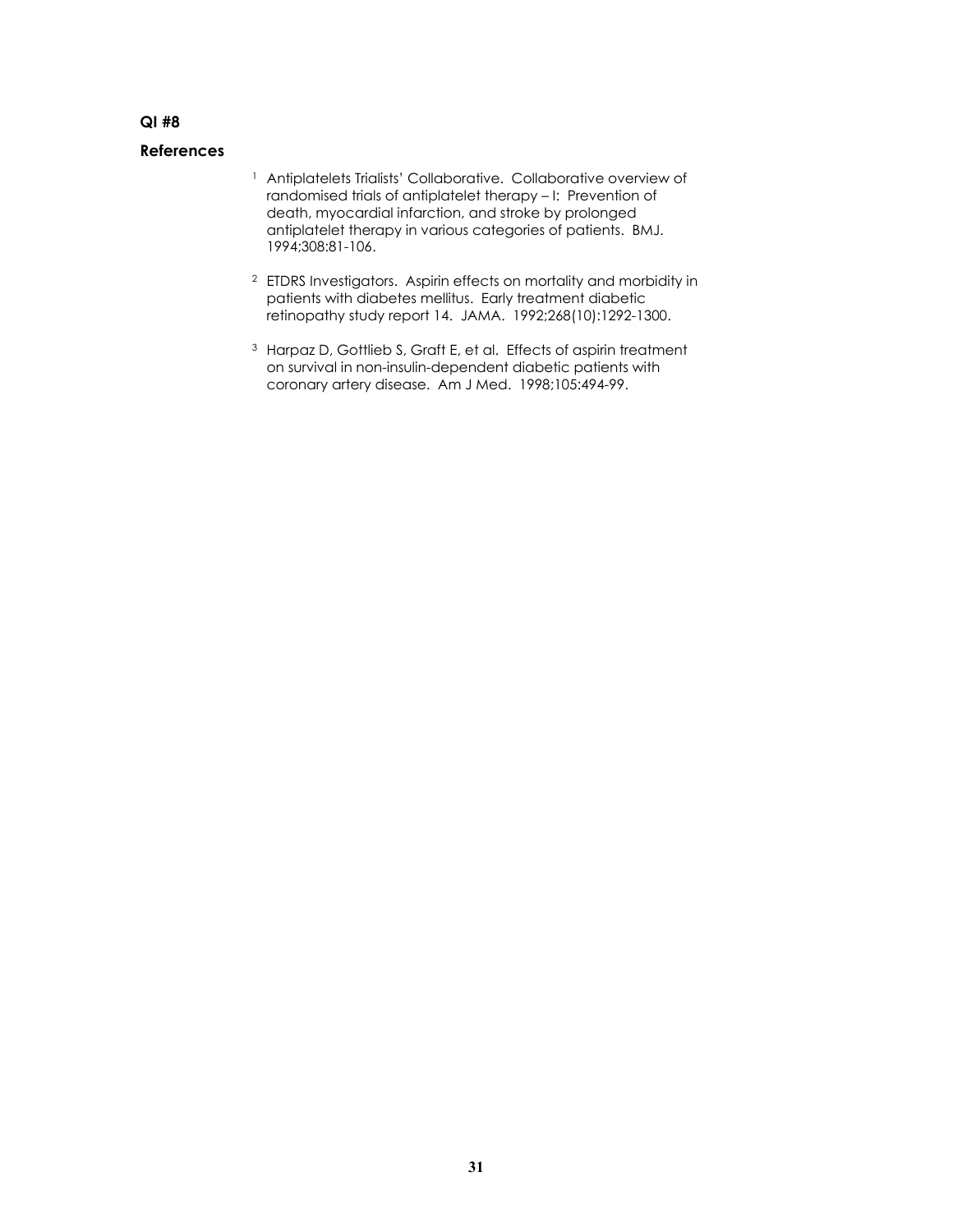### **References**

1 Pyörälä K, Pedersen TR, Kjekshus J, Faergeman O, Olsson AG, Thorgeirsson G, the Scandinavian Simvastatin Survival Study (4S) Group. Cholesterol lowering with simvastatin improves prognosis of diabetic patients with coronary heart disease. Diabetes Care 1997;20(4):614-620.